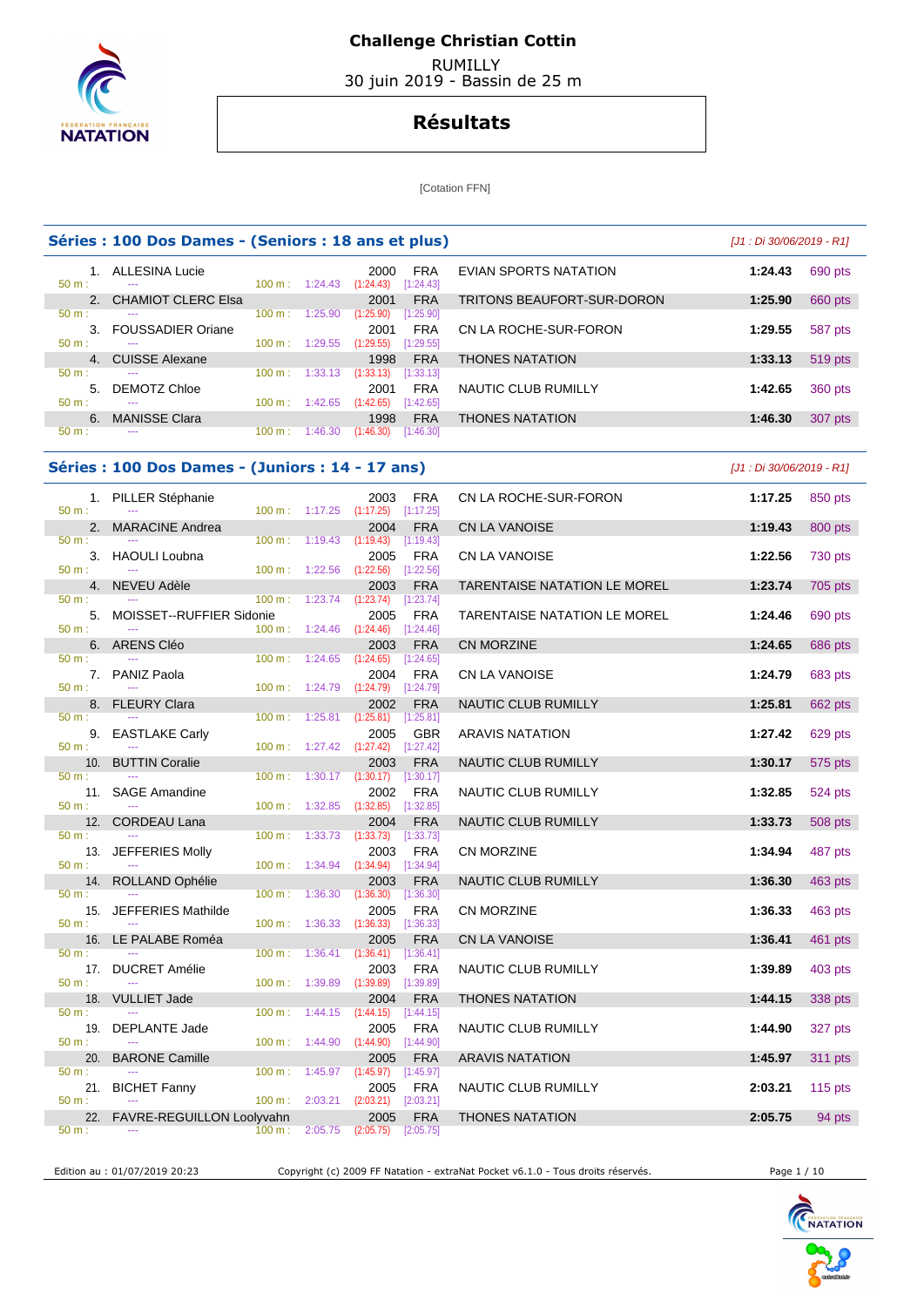

 RUMILLY 30 juin 2019 - Bassin de 25 m

# **Résultats**

|                     | (Suite) Séries : 100 Dos Dames - (Juniors : 14 - 17 ans) |                              |                                 |                         |                                     | [J1 : Di 30/06/2019 - R1] |           |  |
|---------------------|----------------------------------------------------------|------------------------------|---------------------------------|-------------------------|-------------------------------------|---------------------------|-----------|--|
|                     | --- DAL MOLIN Clara                                      |                              | 2003                            | <b>FRA</b>              | CN LA ROCHE-SUR-FORON               | <b>DSQ</b>                |           |  |
|                     | <b>CHAMIOT-CLERC Coline</b>                              |                              | 2003                            | <b>FRA</b>              | TRITONS BEAUFORT-SUR-DORON          | <b>DNS</b> dec            |           |  |
|                     | PETOT Manon                                              |                              | 2003                            | <b>FRA</b>              | <b>THONES NATATION</b>              | <b>DNS</b> dec            |           |  |
|                     |                                                          |                              |                                 |                         |                                     |                           |           |  |
|                     | Séries : 100 Dos Dames - (Jeunes : 11 - 13 ans)          |                              |                                 |                         |                                     | [J1 : Di 30/06/2019 - R1] |           |  |
| $50 m$ :            | 1. NECIOLLI Candice<br>$\sim$ $\sim$                     | 1:28.61<br>100 m:            | 2006<br>$(1:28.61)$ $[1:28.61]$ | <b>FRA</b>              | TRITONS BEAUFORT-SUR-DORON          | 1:28.61                   | 605 pts   |  |
|                     | 2. METRAL Lou                                            |                              | 2006                            | <b>FRA</b>              | NAUTIC CLUB RUMILLY                 | 1:33.92                   | 505 pts   |  |
| 50 m:               |                                                          | 100 m:<br>1:33.92            | (1:33.92)                       | [1:33.92]               |                                     |                           |           |  |
| 50 m:               | 3. AMOUDRUZ Candice                                      | 100 m: 1:36.65               | 2006<br>(1:36.65)               | <b>FRA</b><br>[1:36.65] | CN LA ROCHE-SUR-FORON               | 1:36.65                   | 457 pts   |  |
|                     | 4. LAMBERT DELRIEU Anaïs                                 |                              | 2006                            | <b>FRA</b>              | NAUTIC CLUB RUMILLY                 | 1:41.98                   | 370 pts   |  |
| 50 m:               |                                                          | 100 m:<br>1:41.98            | (1:41.98)                       | [1:41.98]               |                                     |                           |           |  |
|                     | 5. CHAFFARD Clémence                                     |                              | 2007                            | <b>FRA</b>              | <b>THONES NATATION</b>              | 1:43.89                   | 341 pts   |  |
| 50 m:               | 100 m:                                                   | 1:43.89                      | (1:43.89)                       | [1:43.89]               |                                     |                           |           |  |
| 50 m:               | 6. PERUGA Julia<br>100 m:                                | 1:43.90                      | 2007<br>(1:43.90)               | <b>FRA</b><br>[1:43.90] | CN LA VANOISE                       | 1:43.90                   | 341 pts   |  |
|                     | 7. MURAT Justine                                         |                              | 2008                            | <b>FRA</b>              | TRITONS BEAUFORT-SUR-DORON          | 1:45.33                   | 320 pts   |  |
| 50 m:               | 100 m:                                                   | 1:45.33                      | (1:45.33)                       | [1:45.33]               |                                     |                           |           |  |
| 8.                  | SIGISMEAU-THOME Zoé                                      |                              | 2006                            | <b>FRA</b>              | NAUTIC CLUB RUMILLY                 | 1:47.48                   | 290 pts   |  |
| $50 m$ :            |                                                          | $100 m$ :<br>1:47.48         | (1:47.48)                       | [1:47.48]               |                                     |                           |           |  |
| 50 m:               | 9. MOISSET--RUFFIER Lison                                | 100 m: 1:50.72               | 2008<br>(1:50.72)               | <b>FRA</b><br>[1:50.72] | <b>TARENTAISE NATATION LE MOREL</b> | 1:50.72                   | 248 pts   |  |
| 10.                 | <b>LOOSEN Lucie</b>                                      |                              | 2008                            | <b>FRA</b>              | TRITONS BEAUFORT-SUR-DORON          | 1:55.32                   | $193$ pts |  |
| 50 m:               |                                                          | 100 m:<br>1:55.32            | (1:55.32)                       | [1:55.32]               |                                     |                           |           |  |
|                     | 11. MERMILLOD-BLONDIN Evie                               |                              | 2007                            | <b>FRA</b>              | <b>THONES NATATION</b>              | 1:56.86                   | 176 pts   |  |
| 50 m:               | 100 m:                                                   | 1:56.86                      | (1:56.86)                       | [1:56.86]               |                                     |                           |           |  |
| 50 m:               | 12. SAUTHIER Ivanie<br>100 m:<br>$\sim$                  |                              | 2007                            | <b>FRA</b>              | NAUTIC CLUB RUMILLY                 | 1:59.64                   | 148 pts   |  |
| 13.                 | <b>BEAUMONT Oriane</b>                                   | 1:59.64                      | (1:59.64)<br>2006               | [1:59.64]<br><b>FRA</b> | <b>ARAVIS NATATION</b>              | 2:01.81                   | 128 pts   |  |
| 50 m:               |                                                          | 100 m: 2:01.81               | (2:01.81)                       | $[2:01.81]$             |                                     |                           |           |  |
| 14.                 | <b>FRITZSIMMONS Alanna</b>                               |                              | 2007                            | <b>FRA</b>              | <b>CN MORZINE</b>                   | 2:03.50                   | 113 $pts$ |  |
| 50 m:               |                                                          | 2:03.50<br>$100 \text{ m}$ : | (2:03.50)                       | [2:03.50]               |                                     |                           |           |  |
|                     | 15. FAVRE Carline                                        |                              | 2007                            | <b>FRA</b>              | <b>THONES NATATION</b>              | 2:05.91                   | 93 pts    |  |
| 50 m:               | 16. GAILLARD Lily                                        | 100 m:<br>2:05.91            | (2:05.91)<br>2008               | [2:05.91]<br><b>FRA</b> | <b>CN MORZINE</b>                   | 2:07.24                   | 83 pts    |  |
| 50 m:               |                                                          | $100 \text{ m}$ :<br>2:07.24 | (2:07.24)                       | [2:07.24]               |                                     |                           |           |  |
|                     | 17. AMOUDRUZ Elise                                       |                              | 2008                            | <b>FRA</b>              | CN LA ROCHE-SUR-FORON               | 2:12.17                   | 51 pts    |  |
| 50 m:               |                                                          | 100 m:<br>2:12.17            | (2:12.17)                       | [2:12.17]               |                                     |                           |           |  |
|                     | 18. ALPHONSE Yoline                                      |                              | 2008                            | <b>FRA</b>              | CN LA ROCHE-SUR-FORON               | 2:20.47                   | 15 pts    |  |
| $50 m$ :            |                                                          | 2:20.47<br>$100 \text{ m}$ : | (2:20.47)                       | [2:20.47]               |                                     |                           |           |  |
| $50 m$ :            | 19. MANGOT Cécile<br>$\sim$ $\sim$                       | $100 \text{ m}: 2:20.69$     | 2006<br>(2:20.69)               | <b>FRA</b><br>[2:20.69] | CN LA ROCHE-SUR-FORON               | 2:20.69                   | 14 pts    |  |
|                     | 20. BONNIER Amélie                                       |                              | 2007                            | <b>FRA</b>              | <b>THONES NATATION</b>              | 2:22.19                   | 10 pts    |  |
| 50 m:               |                                                          | $100 \text{ m}$ :<br>2:22.19 | (2:22.19)                       | [2:22.19]               |                                     |                           |           |  |
|                     | 21. VILCOT Charlotte                                     |                              | 2008                            | <b>FRA</b>              | CN LA ROCHE-SUR-FORON               | 2:33.48                   | 1 pt      |  |
| 50 m:               |                                                          | 100 m: 2:33.48               | $(2:33.48)$ $[2:33.48]$         |                         |                                     |                           |           |  |
| 22.<br>50 m:        | <b>GUIGUES Clea</b>                                      | 100 m:<br>2:33.61            | 2008<br>(2:33.61)               | <b>FRA</b><br>[2:33.61] | TRITONS BEAUFORT-SUR-DORON          | 2:33.61                   | 1 pt      |  |
| 23.                 | <b>MERMILLOD Esther</b>                                  |                              | 2006                            | <b>FRA</b>              | <b>THONES NATATION</b>              | 2:44.18                   | 1 pt      |  |
| 50 m:               |                                                          | 100 m: 2:44.18               | (2:44.18)                       | $[2:44.18]$             |                                     |                           |           |  |
| $\qquad \qquad - -$ | <b>MCARTHUR Izzy</b>                                     |                              | 2008                            | <b>FRA</b>              | CN MORZINE                          | <b>DSQ</b>                |           |  |
| $\qquad \qquad - -$ | <b>QUEVA Violette</b>                                    |                              | 2007                            | <b>FRA</b>              | NAUTIC CLUB RUMILLY                 | <b>DSQ</b>                |           |  |
| $---$               | <b>CHAUVIGNY Lucie</b>                                   |                              | 2008                            | <b>FRA</b>              | <b>THONES NATATION</b>              | <b>DNS</b> dec            |           |  |
| $\qquad \qquad - -$ | <b>EASTLAKE Yasmin</b>                                   |                              | 2007                            | <b>GBR</b>              | <b>ARAVIS NATATION</b>              | DNS dec                   |           |  |

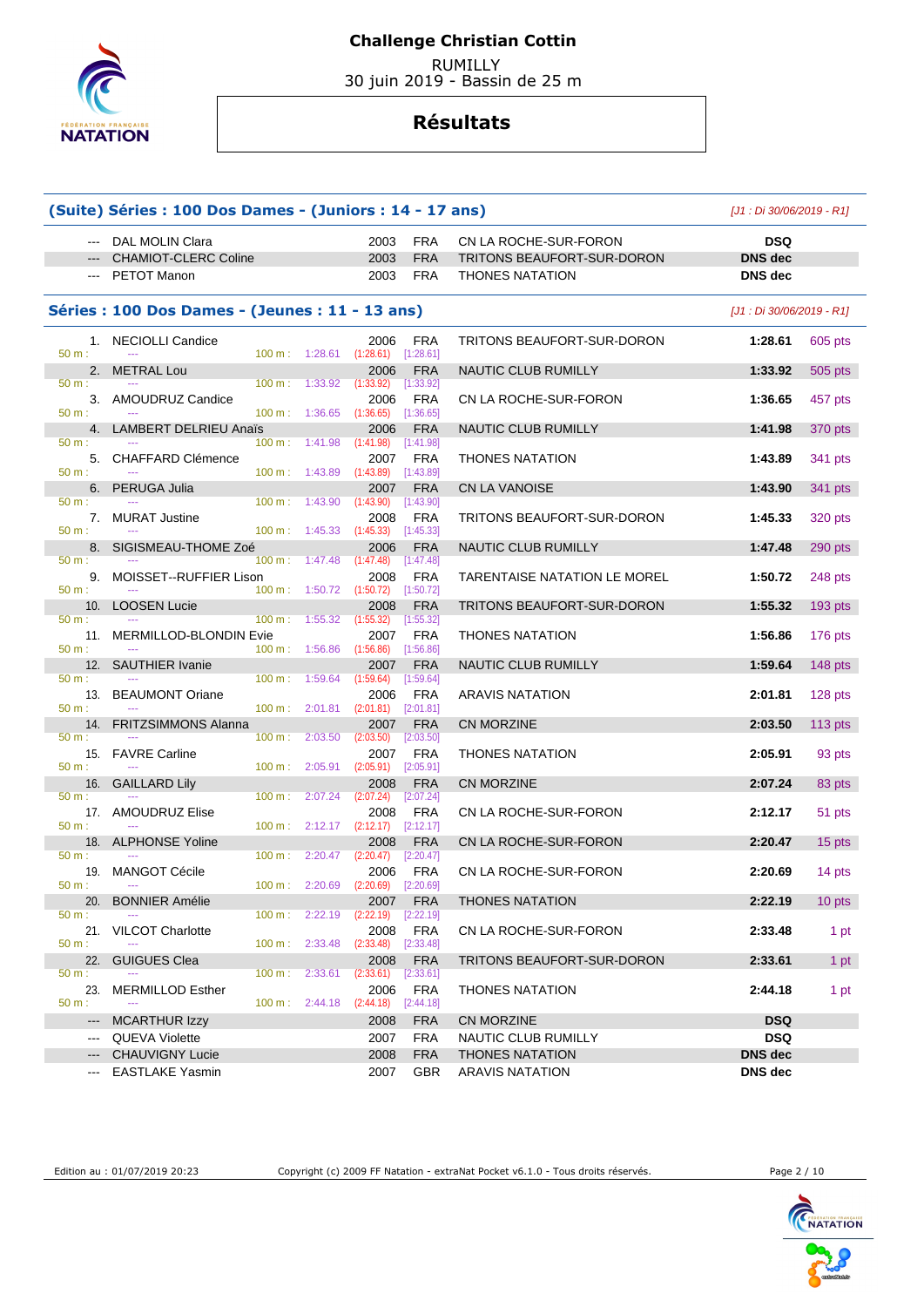

### **Challenge Christian Cottin**

 RUMILLY 30 juin 2019 - Bassin de 25 m

## **Résultats**

### **Séries : 100 Brasse Dames - (Seniors : 18 ans et plus)** [J1 : Di 30/06/2019 - R1]

|                  | 1. POISSON Soline    |                   |         | 1998<br><b>FRA</b>     |
|------------------|----------------------|-------------------|---------|------------------------|
| $50 \text{ m}$ : | ---                  | $100 \text{ m}$ : | 1:30.08 | (1:30.08)<br>[1:30.08] |
|                  | 2. ALLESINA Lucie    |                   |         | <b>FRA</b><br>2000     |
| $50 \text{ m}$ : | ---                  | 100 m:            | 1:37.01 | (1:37.01)<br>[1:37.01] |
|                  | 3. FOUSSADIER Oriane |                   |         | <b>FRA</b><br>2001     |
| $50 m$ :         | ---                  | 100 m :           | 1:39.51 | (1:39.51)<br>[1:39.51] |
|                  | 4. CUISSE Alexane    |                   |         | <b>FRA</b><br>1998     |
| $50 m$ :         | ---                  | 100 m:            | 1:40.19 | (1:40.19)<br>[1:40.19] |
|                  | 5. CHARLES Nathalie  |                   |         | <b>FRA</b><br>1969     |
| $50 \text{ m}$ : |                      | $100 \text{ m}$ : | 1:44.02 | (1:44.02)<br>[1:44.02] |
| 6.               | <b>MANISSE Clara</b> |                   |         | <b>FRA</b><br>1998     |
| 50 m:            | ---                  | 100 m:            | 1:47.07 | (1:47.07)<br>[1:47.07] |
|                  | 7. DEMOTZ Chloe      |                   |         | <b>FRA</b><br>2001     |
| 50 m:            | ---                  | 100 m :           | 1:51.72 | (1:51.72)<br>[1:51.72] |

|    | POISSON Soline<br>---    | $100 \text{ m}$ : | 1:30.08 | <b>FRA</b><br>1998<br>(1:30.08)<br>[1:30.08] | CN LA ROCHE-SUR-FORON        | 1:30.08 | 808 pts |
|----|--------------------------|-------------------|---------|----------------------------------------------|------------------------------|---------|---------|
|    | 2. ALLESINA Lucie        |                   |         | <b>FRA</b><br>2000                           | <b>EVIAN SPORTS NATATION</b> | 1:37.01 | 677 pts |
|    | ---                      | 100 m:            | 1:37.01 | (1:37.01)<br>[1:37.01]                       |                              |         |         |
| 3. | <b>FOUSSADIER Oriane</b> |                   |         | <b>FRA</b><br>2001                           | CN LA ROCHE-SUR-FORON        | 1:39.51 | 633 pts |
|    | ---                      | 100 m:            | 1:39.51 | (1:39.51)<br>[1:39.51]                       |                              |         |         |
|    | 4. CUISSE Alexane        |                   |         | <b>FRA</b><br>1998                           | <b>THONES NATATION</b>       | 1:40.19 | 621 pts |
|    | ---                      | 100 m:            | 1:40.19 | (1:40.19)<br>[1:40.19]                       |                              |         |         |
|    | 5. CHARLES Nathalie      |                   |         | <b>FRA</b><br>1969                           | <b>THONES NATATION</b>       | 1:44.02 | 556 pts |
|    | $- - -$                  | $100 \text{ m}$ : | 1:44.02 | (1:44.02)<br>[1:44.02]                       |                              |         |         |
| 6. | <b>MANISSE Clara</b>     |                   |         | <b>FRA</b><br>1998                           | <b>THONES NATATION</b>       | 1:47.07 | 508 pts |
|    | ---                      | 100 m:            | 1:47.07 | (1:47.07)<br>[1:47.07]                       |                              |         |         |
| 7. | DEMOTZ Chloe             |                   |         | <b>FRA</b><br>2001                           | NAUTIC CLUB RUMILLY          | 1:51.72 | 438 pts |
|    |                          |                   |         |                                              |                              |         |         |

### **Séries : 100 Brasse Dames - (Juniors : 14 - 17 ans)** [J1 : Di 30/06/2019 - R1]

| $50 m$ :             | 1. ARENS Cléo                                  |                             |                    | 2003<br>100 m: 1:25.46 (1:25.46) [1:25.46]               | <b>FRA</b>                           | CN MORZINE                   | 1:25.46 | 902 pts |
|----------------------|------------------------------------------------|-----------------------------|--------------------|----------------------------------------------------------|--------------------------------------|------------------------------|---------|---------|
| 50 m:                | 2. JEFFERIES Molly                             | $100 \text{ m}: 1:28.09$    |                    | 2003<br>(1:28.09)                                        | <b>FRA</b><br>[1:28.09]              | <b>CN MORZINE</b>            | 1:28.09 | 848 pts |
| $50 m$ :             | 3. MOISSET--RUFFIER Sidonie<br>$\sim$ $\sim$   | 100 m: 1:33.25              |                    | 2005<br>$(1:33.25)$ $[1:33.25]$                          | <b>FRA</b>                           | TARENTAISE NATATION LE MOREL | 1:33.25 | 747 pts |
|                      | 4. PERRILLAT BOTTONET Manon                    |                             |                    | 2005                                                     | <b>FRA</b>                           | <b>ARAVIS NATATION</b>       | 1:34.65 | 720 pts |
| $50 m$ :<br>50 m:    | 5. FLEURY Clara<br>$\mathbb{Z} \to \mathbb{Z}$ | $100 m$ :<br>100 m: 1:35.22 | 1:34.65            | (1:34.65)<br>2002<br>(1:35.22)                           | [1:34.65]<br>FRA<br>[1:35.22]        | NAUTIC CLUB RUMILLY          | 1:35.22 | 710 pts |
|                      | 6. VULLIET Jade                                |                             |                    | 2004                                                     | <b>FRA</b>                           | <b>THONES NATATION</b>       | 1:36.15 | 693 pts |
| $50 m$ :<br>$50 m$ : | 7. MARACINE Andrea                             | $100 m$ :<br>100 m:         | 1:36.15<br>1:36.80 | $(1:36.15)$ [1:36.15]<br>2004<br>$(1:36.80)$ $[1:36.80]$ | FRA                                  | CN LA VANOISE                | 1:36.80 | 681 pts |
|                      | 8. PANIZ Paola                                 |                             |                    | 2004                                                     | <b>FRA</b>                           | CN LA VANOISE                | 1:38.06 | 658 pts |
| $50 m$ :<br>$50 m$ : | $\sim$<br>9. HAOULI Loubna<br>$\sim$           | 100 m:<br>100 m:            | 1:38.06<br>1:40.35 | (1:38.06)<br>2005<br>$(1:40.35)$ [1:40.35]               | [1:38.06]<br><b>FRA</b>              | <b>CN LA VANOISE</b>         | 1:40.35 | 618 pts |
|                      | 10. BUTTIN Coralie                             |                             |                    | 2003                                                     | <b>FRA</b>                           | NAUTIC CLUB RUMILLY          | 1:41.08 | 606 pts |
| $50 m$ :<br>$50 m$ : | 11. ARNAUD Betty                               | $100 m$ :                   | 1:41.08            | (1:41.08)<br>2002<br>100 m: 1:41.82 (1:41.82) [1:41.82]  | [1:41.08]<br><b>FRA</b>              | TARENTAISE NATATION LE MOREL | 1:41.82 | 593 pts |
|                      | 12. SAGE Amandine                              |                             |                    | 2002                                                     | <b>FRA</b>                           | <b>NAUTIC CLUB RUMILLY</b>   | 1:42.12 | 588 pts |
| $50 m$ :<br>$50 m$ : | $\sim$ $\sim$<br>13. EASTLAKE Carly            | 100 m:<br>100 m:            | 1:42.12<br>1:42.32 | $(1:42.12)$ $[1:42.12]$<br>2005<br>$(1:42.32)$ [1:42.32] | <b>GBR</b>                           | <b>ARAVIS NATATION</b>       | 1:42.32 | 585 pts |
|                      | 14. BARONE Camille                             |                             |                    | 2005                                                     | <b>FRA</b>                           | <b>ARAVIS NATATION</b>       | 1:42.74 | 578 pts |
| 50 m:<br>$50 m$ :    | $\sim$<br>15. CHAUCHAIX Liv                    | $100 \text{ m}$ :           | 1:42.74            | (1:42.74)<br>2005<br>100 m: 1:43.87 (1:43.87) [1:43.87]  | $[1:42.74]$<br><b>FRA</b>            | TRITONS BEAUFORT-SUR-DORON   | 1:43.87 | 559 pts |
| 16.                  | <b>JEFFERIES Mathilde</b>                      |                             |                    | 2005                                                     | <b>FRA</b>                           | CN MORZINE                   | 1:44.45 | 549 pts |
| 50 m:<br>$50 m$ :    | 17. BENSADOUN Mona<br>$\sim$                   | $100 \text{ m}$ :           | 1:44.45            | (1:44.45)<br>2002<br>100 m: 1:45.19 (1:45.19) [1:45.19]  | [1:44.45]<br>FRA                     | <b>EVIAN SPORTS NATATION</b> | 1:45.19 | 537 pts |
|                      | 18. DUCRET Amélie                              |                             |                    | 2003                                                     | <b>FRA</b>                           | NAUTIC CLUB RUMILLY          | 1:45.44 | 533 pts |
| $50 m$ :<br>$50 m$ : | 19. CORDEAU Lana                               | $100 \text{ m}$ :<br>100 m: | 1:45.44<br>1:48.72 | (1:45.44)<br>2004<br>(1:48.72)                           | [1:45.44]<br><b>FRA</b><br>[1:48.72] | NAUTIC CLUB RUMILLY          | 1:48.72 | 482 pts |
|                      | 20. ROLLAND Ophélie                            |                             |                    | 2003                                                     | <b>FRA</b>                           | NAUTIC CLUB RUMILLY          | 1:49.22 | 475 pts |
| $50 m$ :             |                                                | $100 \text{ m}$ :           | 1:49.22            | (1:49.22)                                                | [1:49.22]                            |                              |         |         |
| 50 m:                | 21. LE PALABE Roméa<br>$\sim$                  | 100 m: 1:51.78              |                    | 2005<br>(1:51.78)                                        | <b>FRA</b><br>[1:51.78]              | CN LA VANOISE                | 1:51.78 | 437 pts |
| $50 m$ :             | 22. NEVEU Adèle<br>$\sim$ $\sim$               | $100 \text{ m}: 1:52.19$    |                    | 2003<br>$(1:52.19)$ [1:52.19]                            | <b>FRA</b>                           | TARENTAISE NATATION LE MOREL | 1:52.19 | 431 pts |

Edition au : 01/07/2019 20:23 Copyright (c) 2009 FF Natation - extraNat Pocket v6.1.0 - Tous droits réservés. Page 3 / 10

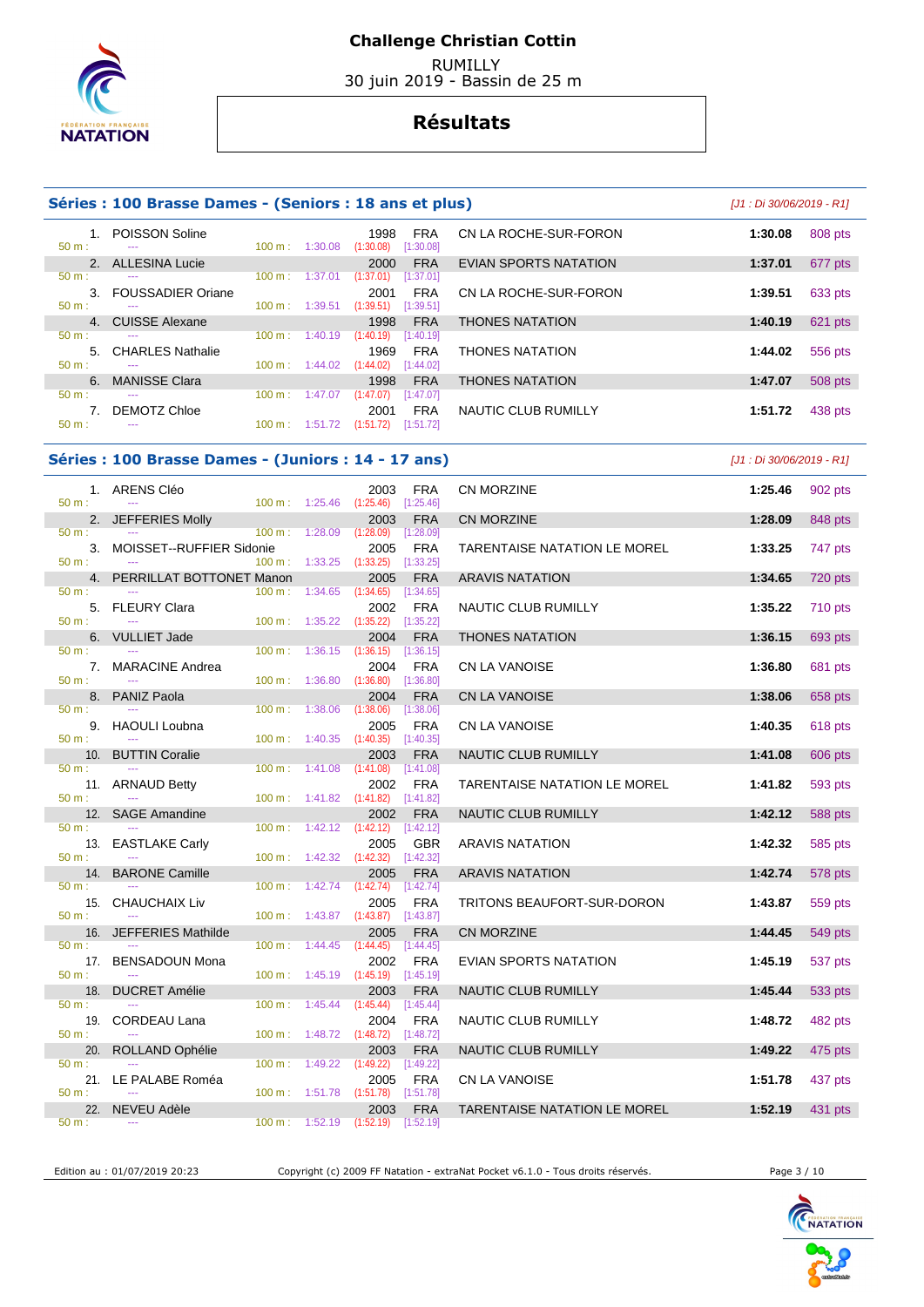

 RUMILLY 30 juin 2019 - Bassin de 25 m

# **Résultats**

|                                                                                                                                                                                                                                                                                                                                                                                                                                                                                     | (Suite) Séries : 100 Brasse Dames - (Juniors : 14 - 17 ans) |                          |                                      |                                                |                                      |                              | $[J1:Di 30/06/2019 - R1]$ |                 |
|-------------------------------------------------------------------------------------------------------------------------------------------------------------------------------------------------------------------------------------------------------------------------------------------------------------------------------------------------------------------------------------------------------------------------------------------------------------------------------------|-------------------------------------------------------------|--------------------------|--------------------------------------|------------------------------------------------|--------------------------------------|------------------------------|---------------------------|-----------------|
| 23.<br>50 m:                                                                                                                                                                                                                                                                                                                                                                                                                                                                        | GAUCHÉ Charlotte                                            |                          | $100 \text{ m}: 1:53.03$             | 2003<br>(1:53.03)                              | <b>FRA</b><br>[1:53.03]              | CN LA ROCHE-SUR-FORON        | 1:53.03                   | 419 pts         |
| 24.<br>$50 m$ :                                                                                                                                                                                                                                                                                                                                                                                                                                                                     | <b>PERRIER Amandine</b>                                     | 100 m:                   |                                      | 2005<br>$1:53.11$ $(1:53.11)$                  | <b>FRA</b>                           | TRITONS BEAUFORT-SUR-DORON   | 1:53.11                   | 418 pts         |
| 25.<br>50 m:                                                                                                                                                                                                                                                                                                                                                                                                                                                                        | <b>FAVRE-REGUILLON Loolyvahn</b>                            | 100 m:                   | 1:57.88                              | 2005<br>(1:57.88)                              | [1:53.11]<br><b>FRA</b><br>[1:57.88] | <b>THONES NATATION</b>       | 1:57.88                   | 353 pts         |
| 26.                                                                                                                                                                                                                                                                                                                                                                                                                                                                                 | <b>BICHET Fanny</b>                                         |                          |                                      | 2005                                           | <b>FRA</b>                           | NAUTIC CLUB RUMILLY          | 2:00.98                   | 313 pts         |
| 50 m:<br>$\frac{1}{2} \left( \frac{1}{2} \right) \left( \frac{1}{2} \right) \left( \frac{1}{2} \right) \left( \frac{1}{2} \right) \left( \frac{1}{2} \right) \left( \frac{1}{2} \right) \left( \frac{1}{2} \right) \left( \frac{1}{2} \right) \left( \frac{1}{2} \right) \left( \frac{1}{2} \right) \left( \frac{1}{2} \right) \left( \frac{1}{2} \right) \left( \frac{1}{2} \right) \left( \frac{1}{2} \right) \left( \frac{1}{2} \right) \left( \frac{1}{2} \right) \left( \frac$ | <b>DEPLANTE Jade</b>                                        | $100 \text{ m}: 2:00.98$ |                                      | (2:00.98)<br>2005                              | [2:00.98]<br><b>FRA</b>              | NAUTIC CLUB RUMILLY          | <b>DSQ</b>                |                 |
| $\frac{1}{2} \left( \frac{1}{2} \right) \left( \frac{1}{2} \right) \left( \frac{1}{2} \right) \left( \frac{1}{2} \right) \left( \frac{1}{2} \right) \left( \frac{1}{2} \right) \left( \frac{1}{2} \right) \left( \frac{1}{2} \right) \left( \frac{1}{2} \right) \left( \frac{1}{2} \right) \left( \frac{1}{2} \right) \left( \frac{1}{2} \right) \left( \frac{1}{2} \right) \left( \frac{1}{2} \right) \left( \frac{1}{2} \right) \left( \frac{1}{2} \right) \left( \frac$          | <b>CHAMIOT-CLERC Coline</b>                                 |                          |                                      | 2003                                           | <b>FRA</b>                           | TRITONS BEAUFORT-SUR-DORON   | <b>DNS dec</b>            |                 |
| $\sim$ $\sim$                                                                                                                                                                                                                                                                                                                                                                                                                                                                       | PETOT Manon                                                 |                          |                                      | 2003                                           | <b>FRA</b>                           | <b>THONES NATATION</b>       | <b>DNS</b> dec            |                 |
|                                                                                                                                                                                                                                                                                                                                                                                                                                                                                     | --- TELLIEZ Eloise                                          |                          |                                      | 2004                                           | <b>FRA</b>                           | <b>ARAVIS NATATION</b>       | <b>DNS dec</b>            |                 |
|                                                                                                                                                                                                                                                                                                                                                                                                                                                                                     | Séries : 100 Brasse Dames - (Jeunes : 11 - 13 ans)          |                          |                                      |                                                |                                      |                              | [J1 : Di 30/06/2019 - R1] |                 |
| 50 m:                                                                                                                                                                                                                                                                                                                                                                                                                                                                               | 1. CHAFFARD Clémence                                        |                          |                                      | 2007<br>100 m: 1:40.85 (1:40.85) [1:40.85]     | <b>FRA</b>                           | <b>THONES NATATION</b>       | 1:40.85                   | 610 pts         |
| 2.<br>50 m:                                                                                                                                                                                                                                                                                                                                                                                                                                                                         | <b>NECIOLLI Candice</b>                                     |                          |                                      | 2006                                           | <b>FRA</b>                           | TRITONS BEAUFORT-SUR-DORON   | 1:41.48                   | 599 pts         |
|                                                                                                                                                                                                                                                                                                                                                                                                                                                                                     | 3. AMOUDRUZ Candice                                         | $100 \text{ m}: 1:41.48$ |                                      | (1:41.48)<br>2006                              | $[1:41.48]$<br>FRA                   | CN LA ROCHE-SUR-FORON        | 1:43.28                   | 569 pts         |
| 50 m:                                                                                                                                                                                                                                                                                                                                                                                                                                                                               | 4. DUMAS Camille                                            |                          | $100 \text{ m}: 1:43.28$             | (1:43.28)<br>2007                              | [1:43.28]<br><b>FRA</b>              | CN LA ROCHE-SUR-FORON        | 1:44.56                   | 548 pts         |
| 50 m:                                                                                                                                                                                                                                                                                                                                                                                                                                                                               |                                                             | 100 m: 1:44.56           |                                      | (1:44.56)                                      | [1:44.56]                            |                              |                           |                 |
| 50 m:                                                                                                                                                                                                                                                                                                                                                                                                                                                                               | 5. METRAL Lou<br>$\frac{1}{2}$                              |                          | $100 \text{ m}: 1:45.02$ $(1:45.02)$ | 2006                                           | <b>FRA</b><br>[1:45.02]              | NAUTIC CLUB RUMILLY          | 1:45.02                   | 540 pts         |
| 6.                                                                                                                                                                                                                                                                                                                                                                                                                                                                                  | COTTET-DUMOULIN Aurélie                                     |                          |                                      | 2006                                           | <b>FRA</b>                           | CN MORZINE                   | 1:46.66                   | 514 pts         |
| 50 m:                                                                                                                                                                                                                                                                                                                                                                                                                                                                               | 7. LAMBERT DELRIEU Anaïs                                    | $100 \text{ m}: 1:46.66$ |                                      | (1:46.66)<br>2006                              | [1:46.66]<br><b>FRA</b>              | NAUTIC CLUB RUMILLY          | 1:50.87                   | 450 pts         |
| 50 m:<br>8.                                                                                                                                                                                                                                                                                                                                                                                                                                                                         | <b>BEAUMONT Oriane</b>                                      |                          |                                      | $100 \text{ m}: 1:50.87$ $(1:50.87)$<br>2006   | [1:50.87]<br><b>FRA</b>              | <b>ARAVIS NATATION</b>       | 1:52.84                   | 421 pts         |
| 50 m:                                                                                                                                                                                                                                                                                                                                                                                                                                                                               |                                                             | $100 \text{ m}: 1:52.84$ |                                      | (1:52.84)                                      | [1:52.84]                            |                              |                           |                 |
| 50 m:                                                                                                                                                                                                                                                                                                                                                                                                                                                                               | 9. SIGISMEAU-THOME Zoé                                      |                          | 100 m: 1:54.22                       | 2006<br>(1:54.22)                              | FRA<br>[1:54.22]                     | NAUTIC CLUB RUMILLY          | 1:54.22                   | 402 pts         |
| 50 m:                                                                                                                                                                                                                                                                                                                                                                                                                                                                               | 10. QUEVA Violette                                          | $100 \text{ m}: 1:54.66$ |                                      | 2007<br>(1:54.66)                              | <b>FRA</b><br>[1:54.66]              | NAUTIC CLUB RUMILLY          | 1:54.66                   | 396 pts         |
| 50 m:                                                                                                                                                                                                                                                                                                                                                                                                                                                                               | 11. AMOUDRUZ Elise                                          | 100 m: 1:54.99           |                                      | 2008                                           | <b>FRA</b>                           | CN LA ROCHE-SUR-FORON        | 1:54.99                   | 391 pts         |
| 12.                                                                                                                                                                                                                                                                                                                                                                                                                                                                                 | <b>FAVRE Carline</b>                                        |                          |                                      | (1:54.99)<br>2007                              | [1:54.99]<br><b>FRA</b>              | <b>THONES NATATION</b>       | 1:55.21                   | 388 pts         |
| 50 m:                                                                                                                                                                                                                                                                                                                                                                                                                                                                               | 13. MCARTHUR Izzy                                           |                          |                                      | $100 \text{ m}: 1:55.21 (1:55.21)$<br>2008     | [1:55.21]<br><b>FRA</b>              | CN MORZINE                   | 1:58.44                   | 345 pts         |
| 50 m:                                                                                                                                                                                                                                                                                                                                                                                                                                                                               | $\sim$ $\sim$                                               | 100 m: 1:58.44           |                                      | $(1:58.44)$ $[1:58.44]$                        |                                      |                              |                           |                 |
| 14.<br>$50 m$ :                                                                                                                                                                                                                                                                                                                                                                                                                                                                     | <b>MOISSET--RUFFIER Lison</b>                               | 100 m: 1:58.98           |                                      | 2008<br>$(1:58.98)$ [1:58.98]                  | <b>FRA</b>                           | TARENTAISE NATATION LE MOREL | 1:58.98                   | 339 pts         |
| 50 m:                                                                                                                                                                                                                                                                                                                                                                                                                                                                               | 15. MURAT Justine                                           |                          |                                      | 2008 FRA<br>100 m: 1:59.40 (1:59.40) [1:59.40] |                                      | TRITONS BEAUFORT-SUR-DORON   |                           | 1:59.40 333 pts |
|                                                                                                                                                                                                                                                                                                                                                                                                                                                                                     | 16. LOOSEN Lucie                                            |                          |                                      | 2008                                           | <b>FRA</b>                           | TRITONS BEAUFORT-SUR-DORON   | 2:00.10                   | 324 pts         |
| 50 m:                                                                                                                                                                                                                                                                                                                                                                                                                                                                               | 17. MERMILLOD Esther                                        | 100 m: 2:00.10           |                                      | (2:00.10)<br>2006                              | [2:00.10]<br>FRA                     | <b>THONES NATATION</b>       | 2:00.46                   | 320 pts         |
| 50 m:                                                                                                                                                                                                                                                                                                                                                                                                                                                                               |                                                             | 100 m: 2:00.46           |                                      | (2:00.46)                                      | [2:00.46]                            |                              |                           |                 |
| 18.<br>50 m:                                                                                                                                                                                                                                                                                                                                                                                                                                                                        | <b>ALPHONSE Yoline</b>                                      | $100 \text{ m}$ :        | 2:00.58                              | 2008<br>(2:00.58)                              | <b>FRA</b><br>[2:00.58]              | CN LA ROCHE-SUR-FORON        | 2:00.58                   | 318 pts         |
| 19.<br>50 m:                                                                                                                                                                                                                                                                                                                                                                                                                                                                        | PERUGA Julia                                                | 100 m: 2:03.55           |                                      | 2007<br>(2:03.55)                              | <b>FRA</b><br>[2:03.55]              | CN LA VANOISE                | 2:03.55                   | 283 pts         |
| 20.                                                                                                                                                                                                                                                                                                                                                                                                                                                                                 | <b>MERMILLOD-BLONDIN Evie</b>                               |                          |                                      | 2007                                           | <b>FRA</b>                           | <b>THONES NATATION</b>       | 2:04.06                   | 277 pts         |
| 50 m:<br>21.                                                                                                                                                                                                                                                                                                                                                                                                                                                                        | <b>MANGOT Cécile</b>                                        | $100 \text{ m}: 2:04.06$ |                                      | (2:04.06)<br>2006                              | [2:04.06]<br><b>FRA</b>              | CN LA ROCHE-SUR-FORON        | 2:04.83                   | 268 pts         |
| 50 m:<br>22.                                                                                                                                                                                                                                                                                                                                                                                                                                                                        | <b>BONNIER Amélie</b>                                       | $100 \text{ m}: 2:04.83$ |                                      | (2:04.83)<br>2007                              | [2:04.83]<br><b>FRA</b>              | <b>THONES NATATION</b>       | 2:10.68                   | 206 pts         |
| 50 m:                                                                                                                                                                                                                                                                                                                                                                                                                                                                               |                                                             | $100 \text{ m}: 2:10.68$ |                                      | (2:10.68)                                      | [2:10.68]                            |                              |                           |                 |
| 23.<br>50 m:                                                                                                                                                                                                                                                                                                                                                                                                                                                                        | <b>MICHAUD Naolie</b>                                       |                          | $100 \text{ m}: 2:11.08$             | 2008<br>(2:11.08)                              | <b>FRA</b><br>[2:11.08]              | CN MORZINE                   | 2:11.08                   | 202 pts         |

Edition au : 01/07/2019 20:23 Copyright (c) 2009 FF Natation - extraNat Pocket v6.1.0 - Tous droits réservés. Page 4 / 10

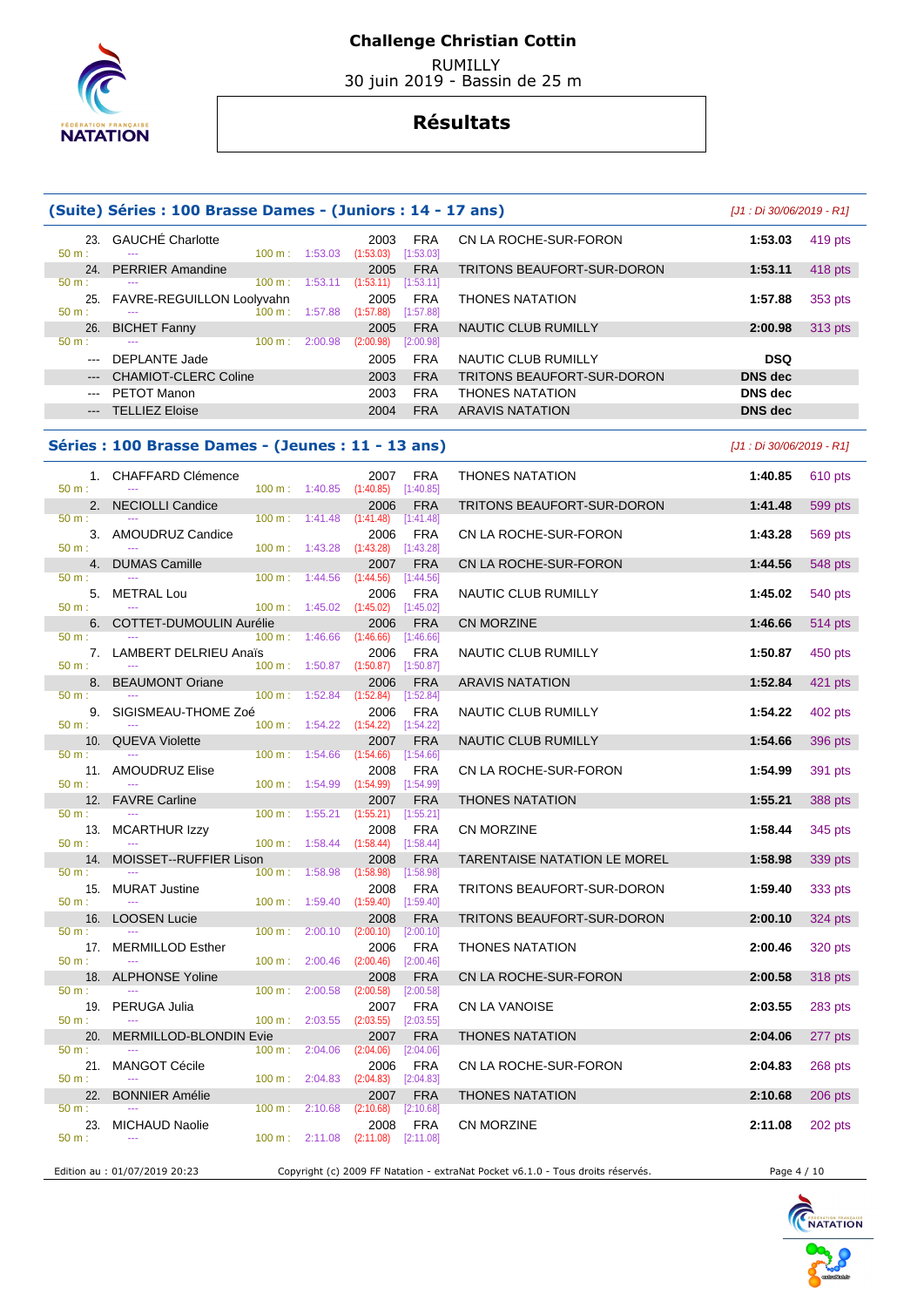

 RUMILLY 30 juin 2019 - Bassin de 25 m

## **Résultats**

| (Suite) Séries : 100 Brasse Dames - (Jeunes : 11 - 13 ans)<br>[J1 : Di 30/06/2019 - R1] |                              |                           |                           |                   |                         |                                   |                |           |  |  |  |
|-----------------------------------------------------------------------------------------|------------------------------|---------------------------|---------------------------|-------------------|-------------------------|-----------------------------------|----------------|-----------|--|--|--|
|                                                                                         | 24. VILCOT Charlotte         |                           |                           | 2008              | <b>FRA</b>              | CN LA ROCHE-SUR-FORON             | 2:11.70        | 196 pts   |  |  |  |
| $50 \text{ m}$ :                                                                        |                              |                           | $100 \text{ m}: 2:11.70$  | (2:11.70)         | [2:11.70]               |                                   |                |           |  |  |  |
| 25.<br>$50 m$ :                                                                         | PERRILLAT BOTTONET Anna      |                           | $100 m$ : 2:12.27         | 2008<br>(2:12.27) | <b>FRA</b><br>[2:12.27] | <b>ARAVIS NATATION</b>            | 2:12.27        | $190$ pts |  |  |  |
| 26.                                                                                     | NICOL Isobel                 |                           |                           | 2008              | <b>FRA</b>              | <b>CN MORZINE</b>                 | 2:12.46        | 188 pts   |  |  |  |
| $50 m$ :                                                                                |                              | $100 \text{ m}: 2:12.46$  |                           | (2:12.46)         | [2:12.46]               |                                   |                |           |  |  |  |
|                                                                                         | 27. FRITZSIMMONS Alanna      |                           |                           | 2007              | <b>FRA</b>              | <b>CN MORZINE</b>                 | 2:13.78        | 176 pts   |  |  |  |
| $50 m$ :                                                                                |                              |                           | 100 m: 2:13.78            | (2:13.78)         | [2:13.78]               |                                   |                |           |  |  |  |
| $50 m$ :                                                                                | 28. LACREUSE Ines            |                           | $100 \text{ m}: 2:14.11$  | 2007<br>(2:14.11) | <b>FRA</b><br>[2:14.11] | <b>TRITONS BEAUFORT-SUR-DORON</b> | 2:14.11        | 173 pts   |  |  |  |
| 29.                                                                                     | <b>VIBERT Chloé</b>          |                           |                           | 2007              | <b>FRA</b>              | NAUTIC CLUB RUMILLY               | 2:15.02        | $165$ pts |  |  |  |
| $50 m$ :                                                                                | $\sim$                       |                           | $100 \text{ m}: 2:15.02$  | (2:15.02)         | [2:15.02]               |                                   |                |           |  |  |  |
| 30 <sub>1</sub>                                                                         | <b>SAUTHIER Ivanie</b>       |                           |                           | 2007              | <b>FRA</b>              | NAUTIC CLUB RUMILLY               | 2:16.21        | $154$ pts |  |  |  |
| $50 m$ :                                                                                |                              |                           | 100 m: 2:16.21            | (2:16.21)         | [2:16.21]               |                                   |                |           |  |  |  |
| 31.<br>$50 m$ :                                                                         | <b>TRIPODI Alizée</b>        |                           | $100 \text{ m}: 2:18.88$  | 2007<br>(2:18.88) | <b>FRA</b><br>[2:18.88] | CN LA ROCHE-SUR-FORON             | 2:18.88        | 132 pts   |  |  |  |
| 32.                                                                                     | <b>RAVOIRE</b> Isaline       |                           |                           | 2008              | <b>FRA</b>              | NAUTIC CLUB RUMILLY               | 2:22.65        | $104$ pts |  |  |  |
| $50 m$ :                                                                                |                              |                           | 100 m: 2:22.65            | (2:22.65)         | [2:22.65]               |                                   |                |           |  |  |  |
| 33.                                                                                     | RIGOLIO Chiara               |                           |                           | 2008              | <b>FRA</b>              | <b>TRITONS BEAUFORT-SUR-DORON</b> | 2:28.39        | 67 pts    |  |  |  |
| $50 m$ :                                                                                |                              |                           | $100 \text{ m}$ : 2:28.39 | (2:28.39)         | [2:28.39]               |                                   |                |           |  |  |  |
| 34 <sub>1</sub><br>$50 m$ :                                                             | <b>FIDALGO-MARTINS Eliza</b> | 100 m :                   | 2:32.75                   | 2006<br>(2:32.75) | <b>FRA</b><br>[2:32.75] | <b>NAUTIC CLUB RUMILLY</b>        | 2:32.75        | 45 pts    |  |  |  |
| 35.                                                                                     | <b>GUIGUES Clea</b>          |                           |                           | 2008              | <b>FRA</b>              | TRITONS BEAUFORT-SUR-DORON        | 2:35.08        | 34 pts    |  |  |  |
| $50 m$ :                                                                                |                              | $100 \text{ m}$ : 2:35.08 |                           | (2:35.08)         | [2:35.08]               |                                   |                |           |  |  |  |
|                                                                                         | 36. RUBIN Lou                |                           |                           | 2008              | <b>FRA</b>              | <b>NAUTIC CLUB RUMILLY</b>        | 2:41.95        | 12 pts    |  |  |  |
| $50 m$ :                                                                                |                              |                           | 100 m: 2:41.95            | (2:41.95)         | [2:41.95]               |                                   |                |           |  |  |  |
| $\qquad \qquad -$                                                                       | <b>CLEMENTS Anna</b>         |                           |                           | 2007              | <b>FRA</b>              | CN LA ROCHE-SUR-FORON             | <b>DSQ</b>     |           |  |  |  |
| $---$                                                                                   | <b>GAILLARD Lily</b>         |                           |                           | 2008              | <b>FRA</b>              | <b>CN MORZINE</b>                 | <b>DSQ</b>     |           |  |  |  |
| $---$                                                                                   | RABILLOUD Louisa             |                           |                           | 2007              | <b>FRA</b>              | <b>NAUTIC CLUB RUMILLY</b>        | <b>DSQ</b>     |           |  |  |  |
|                                                                                         | <b>CHAUVIGNY Lucie</b>       |                           |                           | 2008              | <b>FRA</b>              | <b>THONES NATATION</b>            | <b>DNS</b> dec |           |  |  |  |
| $--$                                                                                    | <b>EASTLAKE Yasmin</b>       |                           |                           | 2007              | <b>GBR</b>              | <b>ARAVIS NATATION</b>            | <b>DNS</b> dec |           |  |  |  |
|                                                                                         | <b>JACKSON Eva</b>           |                           |                           | 2008              | <b>FRA</b>              | <b>CN MORZINE</b>                 | <b>DNS</b> dec |           |  |  |  |
|                                                                                         |                              |                           |                           |                   |                         |                                   |                |           |  |  |  |

### **Séries : 50 Dos Messieurs - (Avenirs : 6 - 11 ans)** [J1 : Di 30/06/2019 - R1]

| 1. CHICOUARD Hugo            | 2008 | <b>FRA</b> | <b>THONES NATATION</b>     | 53.34   | $123$ pts |
|------------------------------|------|------------|----------------------------|---------|-----------|
| <b>THOIRAIN Lilian</b><br>2. | 2008 | <b>FRA</b> | TRITONS BEAUFORT-SUR-DORON | 56.85   | 64 pts    |
| <b>JOSSELIN Victor</b><br>3. | 2008 | <b>FRA</b> | CN LA ROCHE-SUR-FORON      | 59.25   | 35 pts    |
| VACHERAND DENAND Karl<br>4.  | 2008 | <b>FRA</b> | <b>THONES NATATION</b>     | 1:02.79 | 8 pts     |
| <b>BRUGERE Florian</b><br>5. | 2008 | <b>FRA</b> | NAUTIC CLUB RUMILLY        | 1:07.01 | - pt      |
| 6. BENAYAD Nadyr             | 2008 | <b>FRA</b> | NAUTIC CLUB RUMILLY        | 1:17.74 | pt        |

| Séries : 100 Dos Messieurs - (Seniors : 19 ans et plus) | [J1 : Di 30/06/2019 - R1] |  |                          |                 |  |
|---------------------------------------------------------|---------------------------|--|--------------------------|-----------------|--|
| t. CHAON lan                                            |                           |  | 1998 FRA ARAVIS NATATION | 1:19.92 618 pts |  |

|          | CHAON lan            |                   |         | <b>FRA</b><br>1998     | ARAVIS NATATION        | 1:19.92 | 618 pts |
|----------|----------------------|-------------------|---------|------------------------|------------------------|---------|---------|
| $50 m$ : | $\cdots$             | $100 \text{ m}$ : | 1:19.92 | [1:19.92]<br>(1:19.92) |                        |         |         |
| 2.       | <b>CHARLES Paul</b>  |                   |         | <b>FRA</b><br>1998     | <b>THONES NATATION</b> | 1:21.39 | 588 pts |
| $50 m$ : | $- - -$              | $100 \text{ m}$ : | 1:21.39 | [1:21.39]<br>(1:21.39) |                        |         |         |
|          | 3. GAIDIOZ Kevin     |                   |         | <b>FRA</b><br>1987     | THONES NATATION        | 1:22.23 | 571 pts |
| $50 m$ : | $- - -$              | $100 \text{ m}$ : | 1:22.23 | (1:22.23)<br>[1:22.23] |                        |         |         |
| 4.       | <b>SAGE Matthieu</b> |                   |         | <b>FRA</b><br>1999     | NAUTIC CLUB RUMILLY    | 1:29.17 | 440 pts |
| $50 m$ : | $\cdots$             | 100 m:            | 1:29.17 | [1:29.17]<br>(1:29.17) |                        |         |         |
|          |                      |                   |         |                        |                        |         |         |

### **Séries : 100 Dos Messieurs - (Juniors : 15 - 18 ans)** [J1 : Di 30/06/2019 - R1]

| $50 m$ : | <b>BARON Baptiste</b><br>$\sim$ $\sim$ |                   |         | 2003<br>100 m: 1:06.16 (1:06.16) [1:06.16] | <b>FRA</b> | <b>THONES NATATION</b> | 1:06.16 | 940 pts |
|----------|----------------------------------------|-------------------|---------|--------------------------------------------|------------|------------------------|---------|---------|
|          | LEBRUN Paul                            |                   |         | 2001                                       | <b>FRA</b> | CN LA ROCHE-SUR-FORON  | 1:09.51 | 855 pts |
| $50 m$ : | $\scriptstyle\cdots$                   | $100 \text{ m}$ : | 1:09.51 | (1:09.51)                                  | [1:09.51]  |                        |         |         |

Edition au : 01/07/2019 20:23 Copyright (c) 2009 FF Natation - extraNat Pocket v6.1.0 - Tous droits réservés. Page 5 / 10

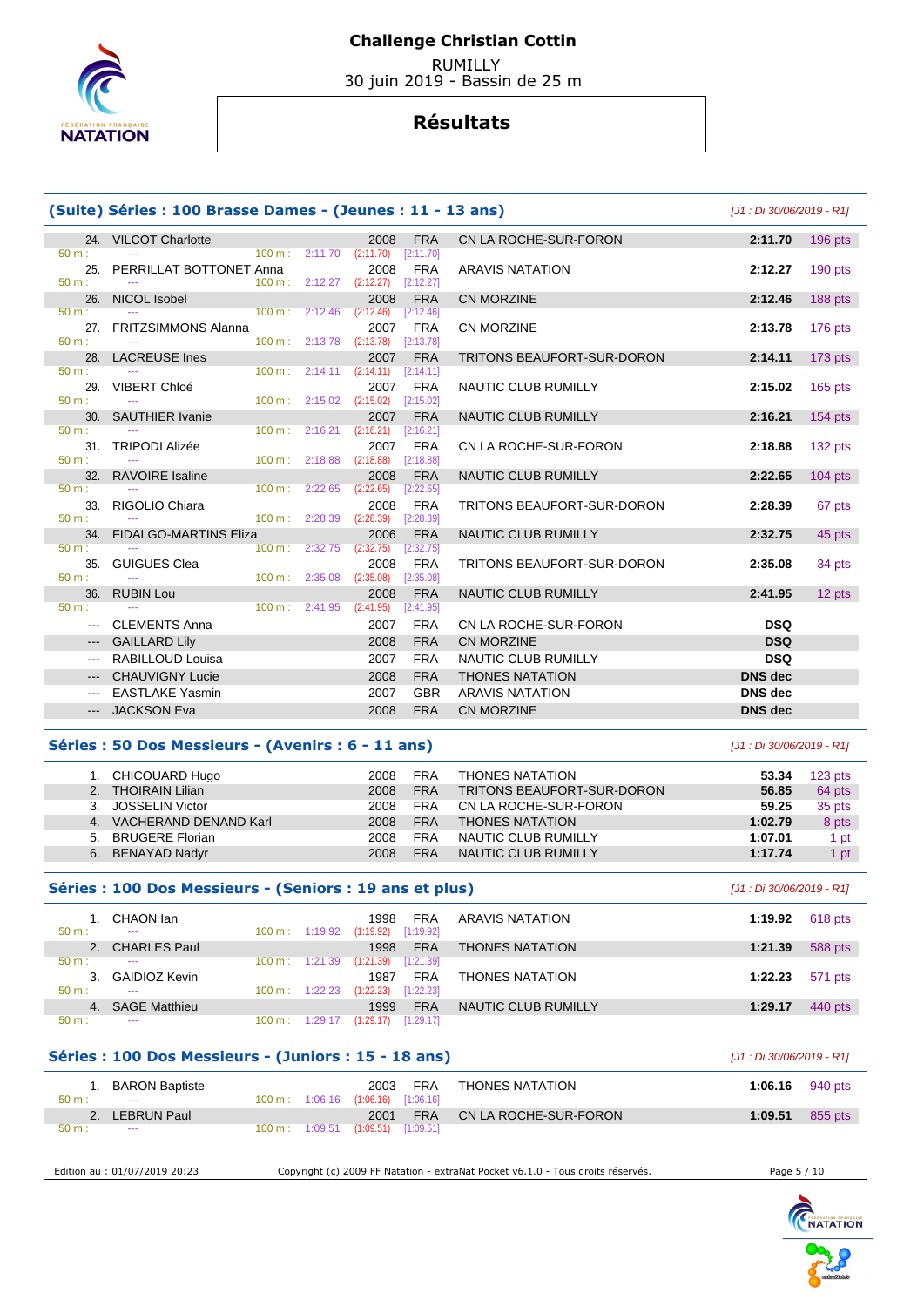

 RUMILLY 30 juin 2019 - Bassin de 25 m

## **Résultats**

| (Suite) Séries : 100 Dos Messieurs - (Juniors : 15 - 18 ans)                                   | [J1 : Di 30/06/2019 - R1]           |                   |                          |                                |                                                   |                |           |
|------------------------------------------------------------------------------------------------|-------------------------------------|-------------------|--------------------------|--------------------------------|---------------------------------------------------|----------------|-----------|
| $50 m$ :                                                                                       | 3. COTTET-DUMOULIN Mathis           |                   | $100 m$ : 1:12.90        | 2001<br>(1:12.90)<br>[1:12.90] | <b>FRA</b><br>CN MORZINE                          | 1:12.90        | 774 pts   |
| 4.                                                                                             | <b>BERNARD Mattéo</b>               |                   |                          | 2004                           | <b>FRA</b><br>TRITONS BEAUFORT-SUR-DORON          | 1:15.27        | 719 pts   |
| $50 m$ :                                                                                       |                                     |                   | $100 m$ : 1:15.27        | (1:15.27)<br>[1:15.27]         |                                                   |                |           |
| 50 m:                                                                                          | 4. MICHELON Adrien<br>$\sim$ $\sim$ |                   | $100 m$ : 1:15.27        | 2001<br>(1:15.27)<br>[1:15.27] | <b>FRA</b><br>EVIAN SPORTS NATATION               | 1:15.27        | 719 pts   |
| 6.                                                                                             | <b>METRAL Robin</b>                 |                   |                          | 2003                           | <b>NAUTIC CLUB RUMILLY</b><br><b>FRA</b>          | 1:15.70        | 710 pts   |
| 50 m:                                                                                          |                                     |                   | $100 m$ : 1:15.70        | (1:15.70)<br>[1:15.70]         |                                                   |                |           |
|                                                                                                | 7. BELLAHCENE Yanis                 |                   |                          | 2003                           | <b>FRA</b><br>CN LA ROCHE-SUR-FORON               | 1:17.27        | 675 pts   |
| $50 m$ :                                                                                       |                                     |                   | 100 m: 1:17.27 (1:17.27) | [1:17.27]                      |                                                   |                |           |
|                                                                                                | 8. JOURNET Loic                     |                   |                          | 2001                           | <b>FRA</b><br>NAUTIC CLUB RUMILLY                 | 1:18.80        | 642 pts   |
| 50 m:                                                                                          |                                     |                   | $100 \text{ m}: 1:18.80$ | (1:18.80)<br>[1:18.80]         |                                                   |                |           |
| $50 m$ :                                                                                       | 9. MARULIER Etienne<br>$\sim$       |                   | 100 m: 1:22.90           | 2003<br>(1:22.90)<br>[1:22.90] | <b>FRA</b><br>EVIAN SPORTS NATATION               | 1:22.90        | 557 pts   |
| 10.                                                                                            | <b>WRONA Alexandre</b>              |                   |                          | 2001                           | <b>FRA</b><br>NAUTIC CLUB RUMILLY                 | 1:22.92        | 557 pts   |
| $50 m$ :                                                                                       |                                     |                   | 100 m: 1:22.92           | (1:22.92)<br>[1:22.92]         |                                                   |                |           |
|                                                                                                | 11. CHANEL Nathan                   |                   |                          | 2002                           | <b>FRA</b><br>NAUTIC CLUB RUMILLY                 | 1:23.75        | 541 pts   |
| $50 m$ :                                                                                       | $\overline{a}$                      |                   | 100 m: 1:23.75           | (1:23.75)<br>[1:23.75]         |                                                   |                |           |
| 12.                                                                                            | <b>WRONA Tristan</b>                |                   |                          | 2001                           | <b>FRA</b><br>NAUTIC CLUB RUMILLY                 | 1:28.24        | 456 pts   |
| $50 m$ :                                                                                       | $\sim$                              | $100 \text{ m}$ : | 1:28.24                  | (1:28.24)<br>[1:28.24]         |                                                   |                |           |
|                                                                                                | 13. CHARLES Mathieu                 |                   |                          | 2003                           | <b>FRA</b><br><b>THONES NATATION</b>              | 1:28.87        | 445 pts   |
| $50 m$ :                                                                                       |                                     |                   | 100 m: 1:28.87           | (1:28.87)<br>[1:28.87]         |                                                   |                |           |
|                                                                                                | 14. RADU Nicolas                    |                   |                          | 2004                           | CN LA VANOISE<br><b>FRA</b>                       | 1:28.97        | 443 pts   |
| $50 m$ :                                                                                       |                                     | 100 m:            | 1:28.97                  | (1:28.97)<br>[1:28.97]         |                                                   |                |           |
| $50 m$ :                                                                                       | 15. VEY Louis<br>$\sim$             |                   | $100 \text{ m}: 1:30.09$ | 2003<br>(1:30.09)<br>[1:30.09] | <b>FRA</b><br>NAUTIC CLUB RUMILLY                 | 1:30.09        | 424 pts   |
|                                                                                                | 16. HAOULI Lounès                   |                   |                          | 2001                           | <b>FRA</b><br>CN LA VANOISE                       | 1:35.06        | 342 pts   |
| $50 m$ :                                                                                       |                                     |                   | $100 \text{ m}: 1:35.06$ | (1:35.06)<br>[1:35.06]         |                                                   |                |           |
|                                                                                                | 17. GOY Noah                        |                   |                          | 2003                           | <b>FRA</b><br><b>THONES NATATION</b>              | 1:36.22        | 324 pts   |
| 50 m:                                                                                          |                                     |                   | $100 m$ : 1:36.22        | (1:36.22)<br>[1:36.22]         |                                                   |                |           |
| 18.                                                                                            | <b>THOIRAIN Enzo</b>                |                   |                          | 2004                           | <b>FRA</b><br>TRITONS BEAUFORT-SUR-DORON          | 1:38.64        | 289 pts   |
| 50 m:                                                                                          | $\frac{1}{2}$                       | 100 m:            | 1:38.64                  | (1:38.64)<br>[1:38.64]         |                                                   |                |           |
|                                                                                                | 19. TORRISI Noa                     |                   |                          | 2004                           | <b>FRA</b><br>NAUTIC CLUB RUMILLY                 | 1:44.08        | $216$ pts |
| $50 m$ :                                                                                       | $\sim$ $\sim$                       |                   | $100 \text{ m}: 1:44.08$ | (1:44.08)<br>[1:44.08]         |                                                   |                |           |
|                                                                                                | --- RUFFIER Andréa                  |                   |                          | 2004                           | <b>FRA</b><br><b>TARENTAISE NATATION LE MOREL</b> | <b>DSQ</b>     |           |
| $\frac{1}{2} \left( \frac{1}{2} \right) \left( \frac{1}{2} \right) \left( \frac{1}{2} \right)$ | <b>BARONNET Enzo</b>                |                   |                          | 2002                           | <b>FRA</b><br>CN LA VANOISE                       | <b>DNS</b> dec |           |
| $\qquad \qquad - -$                                                                            | <b>BARTHOD Matteo</b>               |                   |                          | 2002                           | <b>FRA</b><br>CN LA ROCHE-SUR-FORON               | <b>DNS</b> dec |           |
|                                                                                                |                                     |                   |                          |                                |                                                   |                |           |

### **Séries : 100 Dos Messieurs - (jeunes : 12 - 14 ans)** [J1 : Di 30/06/2019 - R1]

|                | 1. ESPANA JIMENEZ Vincent           |                           |         | 2005              | <b>FRA</b>              | CN LA ROCHE-SUR-FORON  | 1:22.43 | 567 pts |
|----------------|-------------------------------------|---------------------------|---------|-------------------|-------------------------|------------------------|---------|---------|
| $50 m$ :       |                                     | $100 \text{ m}: 1:22.43$  |         | (1:22.43)         | [1:22.43]               |                        |         |         |
|                | 2. BOIVENT Théo                     |                           |         | 2005              | <b>FRA</b>              | <b>THONES NATATION</b> | 1:27.95 | 462 pts |
| $50 m$ :       | $\sim$ $\sim$                       | $100 \text{ m}$ :         | 1:27.95 | (1:27.95)         | [1:27.95]               |                        |         |         |
|                | 3. CHANEL Cyril                     |                           |         | 2005              | <b>FRA</b>              | NAUTIC CLUB RUMILLY    | 1:30.84 | 411 pts |
| $50 m$ :       |                                     | $100 \text{ m}$ : 1:30.84 |         | (1:30.84)         | [1:30.84]               |                        |         |         |
|                | 4. MAISTRE Joseph                   |                           |         | 2005              | <b>FRA</b>              | <b>ARAVIS NATATION</b> | 1:35.62 | 333 pts |
| $50 m$ :       | $  -$                               | $100 \text{ m}$ :         | 1:35.62 | (1:35.62)         | [1:35.62]               |                        |         |         |
|                | 5. GOY Lucas                        |                           |         | 2005              | FRA                     | <b>THONES NATATION</b> | 1:38.16 | 296 pts |
| $50 m$ :       | $\sim$ $\sim$                       | $100 \text{ m}$ : 1:38.16 |         | (1:38.16)         | [1:38.16]               |                        |         |         |
|                | 6. BLONDEAU Basile                  |                           |         | 2006              | <b>FRA</b>              | <b>THONES NATATION</b> | 1:38.48 | 291 pts |
| $50 m$ :       | $-$                                 | $100 \text{ m}$ : 1:38.48 |         | (1:38.48)         | [1:38.48]               |                        |         |         |
|                | 7. SVEJENTSEV Romain                |                           |         | 2007              | <b>FRA</b>              | <b>THONES NATATION</b> | 1:39.69 | 274 pts |
| $50 m$ :       |                                     | $100 \text{ m}: 1:39.69$  |         | (1:39.69)         | [1:39.69]               |                        |         |         |
|                | 8. CORDEAU Clement                  |                           |         | 2005              | <b>FRA</b>              | NAUTIC CLUB RUMILLY    | 1:40.23 | 266 pts |
| $50 m$ :       | $\cdots$                            | $100 \text{ m}$ : 1:40.23 |         | (1:40.23)         | [1:40.23]               |                        |         |         |
| 9.<br>$50 m$ : | CHANTRAINE Benjamin                 | $100 m$ : 1:42.45         |         | 2005              | <b>FRA</b>              | <b>THONES NATATION</b> | 1:42.45 | 237 pts |
|                |                                     |                           |         | (1:42.45)         | [1:42.45]               |                        |         |         |
| $50 m$ :       | 10. PICHON Antonin<br>$\sim$ $\sim$ | $100 \text{ m}: 1:43.60$  |         | 2007<br>(1:43.60) | <b>FRA</b><br>[1:43.60] | CN LA ROCHE-SUR-FORON  | 1:43.60 | 222 pts |
|                |                                     |                           |         |                   |                         |                        |         |         |

Edition au : 01/07/2019 20:23 Copyright (c) 2009 FF Natation - extraNat Pocket v6.1.0 - Tous droits réservés. Page 6 / 10

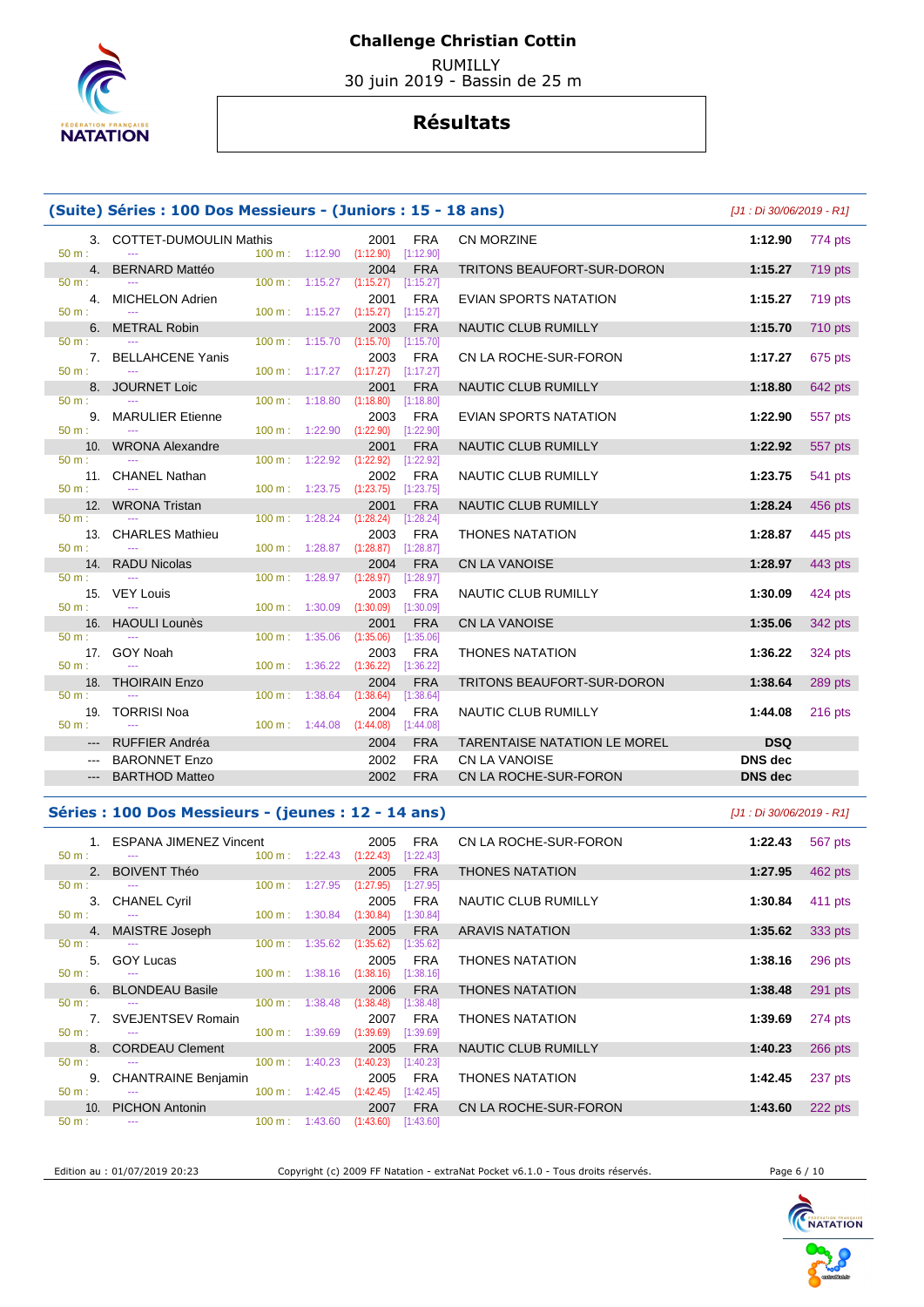

 RUMILLY 30 juin 2019 - Bassin de 25 m

## **Résultats**

|                  | (Suite) Séries : 100 Dos Messieurs - (jeunes : 12 - 14 ans)                      |                                      |                                            |            |                            | [J1 : Di 30/06/2019 - R1] |           |
|------------------|----------------------------------------------------------------------------------|--------------------------------------|--------------------------------------------|------------|----------------------------|---------------------------|-----------|
| $50 m$ :         | 11. RAMEL-CHAUTAGNAT Donovan<br>$100 \text{ m}: 1:47.40$ $(1:47.40)$ $[1:47.40]$ |                                      | 2007                                       | <b>FRA</b> | <b>NAUTIC CLUB RUMILLY</b> | 1:47.40                   | 177 pts   |
|                  | 12. DELOCHE Titouan                                                              |                                      | 2006                                       | <b>FRA</b> | <b>ARAVIS NATATION</b>     | 1:50.75                   | 141 pts   |
| $50 \text{ m}$ : |                                                                                  | $100 \text{ m}: 1:50.75$ $(1:50.75)$ |                                            | [1:50.75]  |                            |                           |           |
| $50 m$ :         | 13. VALLA Matisse                                                                | $100 \text{ m}$ : 1:52.09            | 2005<br>$(1:52.09)$ [1:52.09]              | FRA        | <b>THONES NATATION</b>     | 1:52.09                   | 128 pts   |
|                  | 14. CHAMIOT-CLERC Baptiste                                                       |                                      | 2006                                       | <b>FRA</b> | TRITONS BEAUFORT-SUR-DORON | 1:52.73                   | $122$ pts |
| $50 \text{ m}$ : |                                                                                  | $100 \text{ m}: 1:52.73$ $(1:52.73)$ |                                            | [1:52.73]  |                            |                           |           |
| $50 \text{ m}$ : | 15. GRUFFAT Come                                                                 |                                      | 2005<br>100 m: 1:57.10 (1:57.10) [1:57.10] | FRA        | NAUTIC CLUB RUMILLY        | 1:57.10                   | 85 pts    |
|                  | 16. GIROD Thibault                                                               |                                      | 2006                                       | <b>FRA</b> | NAUTIC CLUB RUMILLY        | 1:59.22                   | 69 pts    |
| $50 \text{ m}$ : | $\sim$ $\sim$                                                                    | 100 m: 1:59.22 (1:59.22)             |                                            | [1:59.22]  |                            |                           |           |
| $50 m$ :         | 17. TISSOT Esteban<br><b>Contract Contract</b>                                   |                                      | 2007<br>100 m: 2:01.04 (2:01.04) [2:01.04] | <b>FRA</b> | <b>THONES NATATION</b>     | 2:01.04                   | 57 pts    |
|                  | 18. MUSARD Hugo                                                                  |                                      | 2007                                       | <b>FRA</b> | <b>NAUTIC CLUB RUMILLY</b> | 2:19.28                   | 1 pt      |
| $50 m$ :         | <b>Service</b>                                                                   | $100 \text{ m}: 2:19.28$             | (2:19.28)                                  | [2:19.28]  |                            |                           |           |
|                  | 19. LAFOND Tom                                                                   |                                      | 2006                                       | <b>FRA</b> | NAUTIC CLUB RUMILLY        | 2:23.66                   | 1 pt      |
| $50 m$ :         | <b>Continued State</b>                                                           | $100 \text{ m}: 2:23.66$ $(2:23.66)$ |                                            | [2:23.66]  |                            |                           |           |
|                  | 20. ZANOTTA Flavio                                                               |                                      | 2006                                       | <b>FRA</b> | <b>NAUTIC CLUB RUMILLY</b> | 2:33.69                   | 1 pt      |
| $50 \text{ m}$ : |                                                                                  | $100 \text{ m}: 2:33.69$             | (2:33.69)                                  | [2:33.69]  |                            |                           |           |
|                  | 21. GIROUD Mathéo                                                                |                                      | 2007                                       | <b>FRA</b> | NAUTIC CLUB RUMILLY        | 2:35.76                   | 1 pt      |
| $50 m$ :         | $\sim$ $\sim$                                                                    | 100 m: 2:35.76 (2:35.76)             |                                            | [2:35.76]  |                            |                           |           |
|                  | 22. LOMONACO Joseph                                                              |                                      | 2006                                       | <b>FRA</b> | <b>THONES NATATION</b>     | 2:40.82                   | 1 pt      |
| $50 \text{ m}$ : |                                                                                  | $100 \text{ m}: 2:40.82$             | (2:40.82)                                  | [2:40.82]  |                            |                           |           |
|                  | --- PATTY Romain                                                                 |                                      | 2005                                       | FRA        | <b>THONES NATATION</b>     | <b>DSQ</b>                |           |
|                  | Séries : 50 Brasse Messieurs - (Avenirs : 6 - 11 ans)                            |                                      |                                            |            |                            | [J1 : Di 30/06/2019 - R1] |           |

|      | CHICOUARD Hugo         | 2008 | <b>FRA</b> | <b>THONES NATATION</b>     | 52.66   | 256 pts   |
|------|------------------------|------|------------|----------------------------|---------|-----------|
| 2.   | <b>JOSSELIN Victor</b> | 2008 | <b>FRA</b> | CN LA ROCHE-SUR-FORON      | 55.37   | $193$ pts |
|      | <b>THOIRAIN Lilian</b> | 2008 | <b>FRA</b> | TRITONS BEAUFORT-SUR-DORON | 55.74   | $185$ pts |
| 4.7  | VACHERAND DENAND Karl  | 2008 | <b>FRA</b> | <b>THONES NATATION</b>     | 1:01.52 | 82 pts    |
| 5.   | <b>BRUGERE Florian</b> | 2008 | <b>FRA</b> | NAUTIC CLUB RUMILLY        | 1:14.84 | 1 pt      |
| 6.   | <b>BENAYAD Nadyr</b>   | 2008 | <b>FRA</b> | NAUTIC CLUB RUMILLY        | 1:15.55 | 1 pt      |
| $--$ | MAGNIN Léo             | 2008 | <b>FRA</b> | NAUTIC CLUB RUMILLY        | DNS dec |           |

### **Séries : 100 Brasse Messieurs - (Seniors : 19 ans et plus)** [J1 : Di 30/06/2019 - R1]

|          | 1. GAIDIOZ Kevin                 |                   |                          | 1987      | FRA        | <b>THONES NATATION</b>              | 1:14.83 | 937 pts |
|----------|----------------------------------|-------------------|--------------------------|-----------|------------|-------------------------------------|---------|---------|
| $50 m$ : | $\sim$ $\sim$                    |                   | $100 \text{ m}: 1:14.83$ | (1:14.83) | [1:14.83]  |                                     |         |         |
|          | 2. CHAON lan                     |                   |                          | 1998      | <b>FRA</b> | <b>ARAVIS NATATION</b>              | 1:22.39 | 764 pts |
| $50 m$ : | <b>Service</b>                   | 100 m:            | 1:22.39                  | (1:22.39) | [1:22.39]  |                                     |         |         |
|          | 3. CHARLES Paul                  |                   |                          | 1998      | <b>FRA</b> | <b>THONES NATATION</b>              | 1:22.72 | 757 pts |
| $50 m$ : | $\sim$ $\sim$                    | $100 \text{ m}$ : | 1:22.72                  | (1:22.72) | [1:22.72]  |                                     |         |         |
|          |                                  |                   |                          |           |            |                                     |         |         |
|          | 4. SAUTHIER Laurent              |                   |                          | 1973      | <b>FRA</b> | NAUTIC CLUB RUMILLY                 | 1:22.92 | 753 pts |
| $50 m$ : |                                  | 100 m:            | 1:22.92                  | (1:22.92) | [1:22.92]  |                                     |         |         |
|          | 5. QUOEX Alexis                  |                   |                          | 1995      | <b>FRA</b> | <b>CN MORZINE</b>                   | 1:24.53 | 719 pts |
| $50 m$ : | <b><i><u>Participate</u></i></b> |                   | $100 \text{ m}: 1:24.53$ | (1:24.53) | [1:24.53]  |                                     |         |         |
|          | 6. QUOEX Maxime                  |                   |                          | 1995      | <b>FRA</b> | <b>CN MORZINE</b>                   | 1:26.54 | 677 pts |
|          |                                  |                   |                          |           |            |                                     |         |         |
| $50 m$ : |                                  | $100 \text{ m}$ : | 1:26.54                  | (1:26.54) | [1:26.54]  |                                     |         |         |
|          | 7. SAGE Matthieu                 |                   |                          | 1999      | <b>FRA</b> | NAUTIC CLUB RUMILLY                 | 1:26.85 | 671 pts |
| $50 m$ : | $\sim$ $\sim$                    | $100 \text{ m}$ : | 1:26.85                  | (1:26.85) | [1:26.85]  |                                     |         |         |
|          | 8. DI LUZIO Emmanuel             |                   |                          | 1975      | <b>FRA</b> | <b>TARENTAISE NATATION LE MOREL</b> | 1:37.65 | 470 pts |
| $50 m$ : | $\sim$ $\sim$                    | 100 m:            | 1:37.65                  | (1:37.65) | [1:37.65]  |                                     |         |         |
|          |                                  |                   |                          |           |            |                                     |         |         |
|          | 9. MOISSET Laurent               |                   |                          | 1973      | FRA        | TARENTAISE NATATION LE MOREL        | 1:42.26 | 395 pts |
| $50 m$ : | $  -$                            | $100 \text{ m}$ : | 1:42.26                  | (1:42.26) | [1:42.26]  |                                     |         |         |

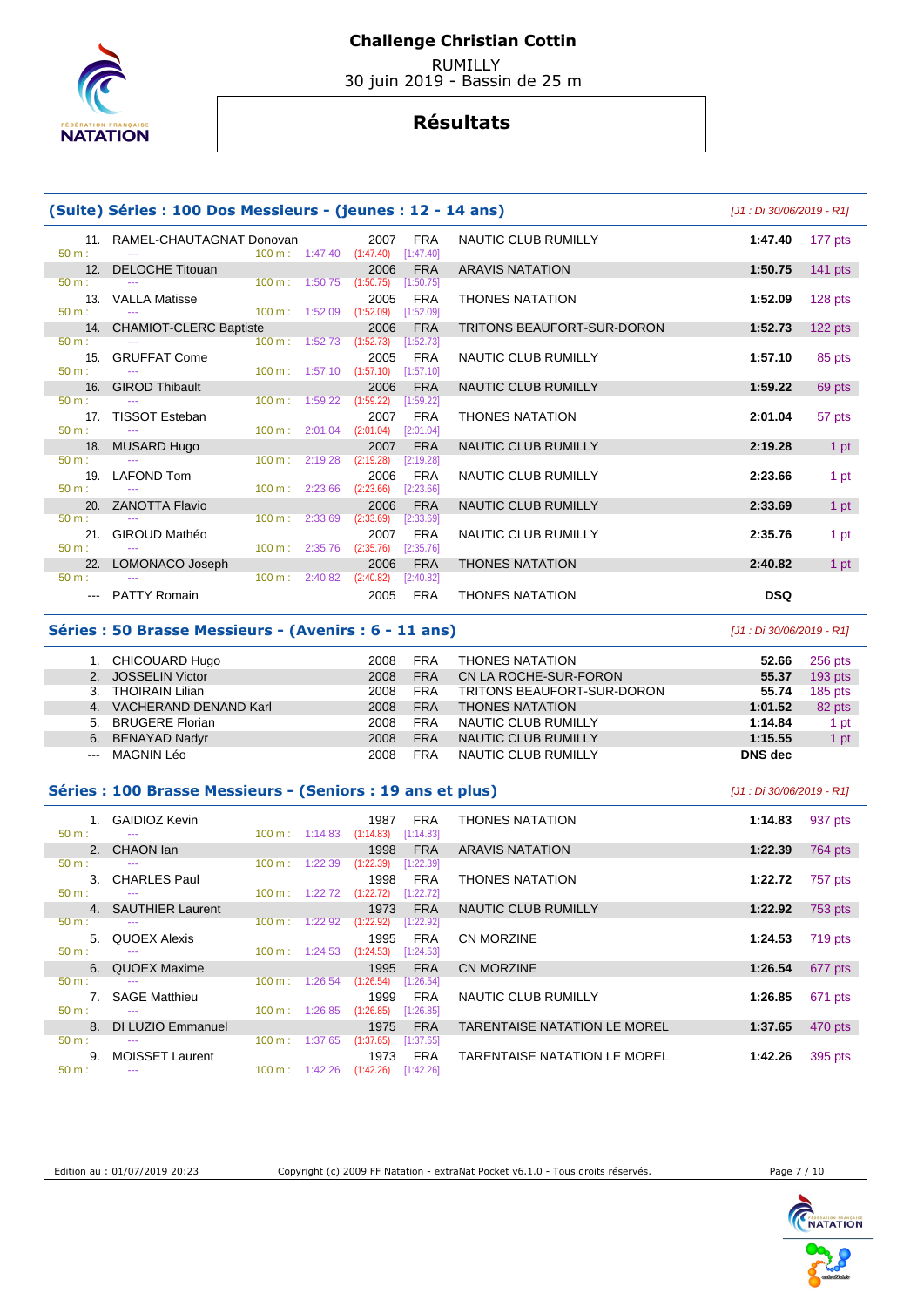

 RUMILLY 30 juin 2019 - Bassin de 25 m

## **Résultats**

### **Séries : 100 Brasse Messieurs - (Juniors : 15 - 18 ans)** [J1 : Di 30/06/2019 - R1]

50 m : --- 100 m : 1:18.45 (1:18.45) [1:18.45]

 $(1:19.64)$ 

 $1:20.13$   $(1:20.13)$   $[1:20.13]$ 

 1. BARON Baptiste 2003 FRA THONES NATATION **1:18.45** 852 pts 2. MARULIER Etienne **2003** FRA EVIAN SPORTS NATATION **1:19.64** 825 pts **1:19.64 1:19.64 1:19.64 1:19.64 1:19.64 1:19.64 1:19.64 1:19.64 1:19.64 1:19.64 1:19.64 1:19.64 1:19.64 1:19.64 1:19.64** 3. JOURNET Loic 2001 FRA NAUTIC CLUB RUMILLY **1:20.13** 814 pts 4. BARONNET Enzo 2002 FRA CN LA VANOISE **1:24.66** 716 pts

| 50 m:    | $\sim$                            |                |                                      | 100 m: 1:24.66 (1:24.66) [1:24.66]                |                            |         |                |
|----------|-----------------------------------|----------------|--------------------------------------|---------------------------------------------------|----------------------------|---------|----------------|
|          | 5. COTTET-DUMOULIN Mathis         |                |                                      | 2001<br><b>FRA</b>                                | <b>CN MORZINE</b>          | 1:24.90 | $711$ pts      |
| 50 m:    |                                   |                |                                      | 100 m: 1:24.90 (1:24.90) [1:24.90]                |                            |         |                |
|          | 6. REBIERE Enzo                   |                |                                      | 2002<br><b>FRA</b>                                | TRITONS BEAUFORT-SUR-DORON | 1:25.15 | 706 pts        |
| 50 m:    |                                   |                |                                      | $100 \text{ m}: 1:25.15 (1:25.15)$<br>[1:25.15]   |                            |         |                |
|          | 7. PHILIPPE Oscar                 |                |                                      | 2003<br><b>FRA</b>                                | CN LA ROCHE-SUR-FORON      | 1:25.38 | 701 pts        |
| $50 m$ : | ---                               |                | $100 \text{ m}: 1:25.38$ $(1:25.38)$ | [1:25.38]                                         |                            |         |                |
|          | 8. CHANEL Nathan                  |                |                                      | 2002<br><b>FRA</b>                                | NAUTIC CLUB RUMILLY        | 1:26.21 | 684 pts        |
| 50 m:    |                                   |                |                                      | $100 \text{ m}: 1:26.21$ $(1:26.21)$ $[1:26.21]$  |                            |         |                |
|          | 9. THIENNARD Theo                 |                |                                      | 2002<br>FRA                                       | ARAVIS NATATION            | 1:26.44 | 679 pts        |
| $50 m$ : |                                   |                |                                      | $100 \text{ m}: 1:26.44 (1:26.44) [1:26.44]$      |                            |         |                |
|          |                                   |                |                                      |                                                   |                            |         |                |
|          | 10. WRONA Alexandre               |                |                                      | <b>FRA</b><br>2001                                | NAUTIC CLUB RUMILLY        | 1:28.00 | 648 pts        |
| 50 m:    |                                   |                | $100 \text{ m}: 1:28.00$             | (1:28.00)<br>[1:28.00]                            |                            |         |                |
|          | 11. MICHELON Adrien               |                |                                      | <b>FRA</b><br>2001                                | EVIAN SPORTS NATATION      | 1:28.61 | 636 pts        |
| $50 m$ : | $\sim$                            |                |                                      | 100 m: 1:28.61 (1:28.61) [1:28.61]                |                            |         |                |
|          | 12. BELLAHCENE Yanis              |                |                                      | 2003<br><b>FRA</b>                                | CN LA ROCHE-SUR-FORON      | 1:29.90 | 610 pts        |
| 50 m:    |                                   |                | $100 \text{ m}: 1:29.90 (1:29.90)$   | [1:29.90]                                         |                            |         |                |
|          | 13. CHARLES Mathieu               |                |                                      | 2003<br><b>FRA</b>                                | <b>THONES NATATION</b>     | 1:30.40 | 601 pts        |
| 50 m:    | $\scriptstyle\cdots$              |                | 100 m: 1:30.40                       | (1:30.40)<br>[1:30.40]                            |                            |         |                |
|          | 14. WRONA Tristan                 |                |                                      | 2001<br><b>FRA</b>                                | NAUTIC CLUB RUMILLY        | 1:30.49 | 599 pts        |
| 50 m:    |                                   |                |                                      | 100 m : 1:30.49 (1:30.49)<br>[1:30.49]            |                            |         |                |
|          | 15. METRAL Robin                  |                |                                      | <b>FRA</b><br>2003                                | NAUTIC CLUB RUMILLY        | 1:30.71 | 595 pts        |
| $50 m$ : | $\mathbb{Z} \to \mathbb{Z}$       |                |                                      | 100 m: 1:30.71 (1:30.71) [1:30.71]                |                            |         |                |
|          | 16. MONET VIDONNE Roland          |                |                                      | 2003<br><b>FRA</b>                                | CN LA ROCHE-SUR-FORON      | 1:31.01 | <b>589 pts</b> |
| 50 m:    |                                   |                |                                      | $100 \text{ m}: 1:31.01$ $(1:31.01)$<br>[1:31.01] |                            |         |                |
|          | 17. VEY Louis                     |                |                                      | 2003<br>FRA                                       | NAUTIC CLUB RUMILLY        | 1:31.10 | 587 pts        |
| 50 m:    | $\sim$ $\sim$                     |                |                                      | $100 \text{ m}: 1:31.10$ $(1:31.10)$ $[1:31.10]$  |                            |         |                |
|          | 18. GRILLET Antonin               |                |                                      | 2003<br><b>FRA</b>                                | NAUTIC CLUB RUMILLY        | 1:31.63 | 577 pts        |
| 50 m:    | <b>Contract</b>                   |                | $100 \text{ m}: 1:31.63$ $(1:31.63)$ | [1:31.63]                                         |                            |         |                |
|          |                                   |                |                                      | 2004<br><b>FRA</b>                                |                            | 1:33.68 |                |
| $50 m$ : | 19. BERNARD Mattéo<br>$-$         |                | $100 \text{ m}: 1:33.68$             | (1:33.68)<br>[1:33.68]                            | TRITONS BEAUFORT-SUR-DORON |         | 539 pts        |
|          |                                   |                |                                      |                                                   |                            |         |                |
| $50 m$ : | 20. RADU Nicolas<br>$\sim$ $\sim$ |                |                                      | 2004<br><b>FRA</b>                                | <b>CN LA VANOISE</b>       | 1:37.28 | 476 pts        |
|          |                                   | 100 m: 1:37.28 |                                      | (1:37.28)<br>[1:37.28]                            |                            |         |                |
|          | 21. GOY Noah                      |                |                                      | 2003<br><b>FRA</b>                                | <b>THONES NATATION</b>     | 1:37.76 | 468 pts        |
| 50 m:    | $\scriptstyle\cdots$              |                |                                      | $100 \text{ m}: 1:37.76$ $(1:37.76)$<br>[1:37.76] |                            |         |                |
|          | 22. THOIRAIN Enzo                 |                |                                      | <b>FRA</b><br>2004                                | TRITONS BEAUFORT-SUR-DORON | 1:43.91 | 369 pts        |
| $50 m$ : | <b>Service</b>                    |                |                                      | 100 m: 1:43.91 (1:43.91) [1:43.91]                |                            |         |                |
|          | 23. BONNAT Sam                    |                |                                      | 2003<br><b>FRA</b>                                | NAUTIC CLUB RUMILLY        | 1:45.16 | 351 pts        |
| 50 m:    |                                   |                |                                      | 100 m: 1:45.16 (1:45.16) [1:45.16]                |                            |         |                |
|          | 24. TORRISI Noa                   |                |                                      | 2004<br><b>FRA</b>                                | NAUTIC CLUB RUMILLY        | 1:45.18 | 351 pts        |
| 50 m:    |                                   |                | $100 \text{ m}: 1:45.18$ $(1:45.18)$ | [1:45.18]                                         |                            |         |                |
|          | 25. HAOULI Lounès                 |                |                                      | 2001<br><b>FRA</b>                                | <b>CN LA VANOISE</b>       | 1:50.45 | 278 pts        |
| 50 m:    | <b>Contract</b>                   |                |                                      | $100 \text{ m}: 1:50.45 (1:50.45)$<br>[1:50.45]   |                            |         |                |
|          | 26. GUERET Thomas                 |                |                                      | 2004<br><b>FRA</b>                                | TRITONS BEAUFORT-SUR-DORON | 2:05.35 | 117 pts        |
| 50 m:    | $\sim$ $\sim$                     |                |                                      | $100 \text{ m}:$ 2:05.35 (2:05.35) [2:05.35]      |                            |         |                |
|          |                                   |                |                                      |                                                   |                            |         |                |

### **Séries : 100 Brasse Messieurs - (jeunes : 12 - 14 ans)** [J1 : Di 30/06/2019 - R1]

| $50 m$ : | 1. CHANEL Cyril<br>$\sim$ | $100 \text{ m}: 1:34.89$ | 2005<br>$(1:34.89)$ $[1:34.89]$ |          | FRA NAUTIC CLUB RUMILLY |         | <b>1:34.89</b> 518 pts    |
|----------|---------------------------|--------------------------|---------------------------------|----------|-------------------------|---------|---------------------------|
| 2.       | <b>BOIVENT Théo</b>       |                          |                                 | 2005 FRA | <b>THONES NATATION</b>  | 1:37.97 | 464 pts                   |
| $50 m$ : | $\sim$                    | 100 m: 1:37.97           | $(1:37.97)$ $[1:37.97]$         |          |                         |         |                           |
|          | 3. CHANTRAINE Benjamin    |                          | 2005                            | FRA      | THONES NATATION         |         | 1:40.85 $417 \text{ pts}$ |
| $50 m$ : | $\sim$ $\sim$             | $100 \text{ m}: 1:40.85$ | $(1:40.85)$ $[1:40.85]$         |          |                         |         |                           |

Edition au : 01/07/2019 20:23 Copyright (c) 2009 FF Natation - extraNat Pocket v6.1.0 - Tous droits réservés. Page 8 / 10

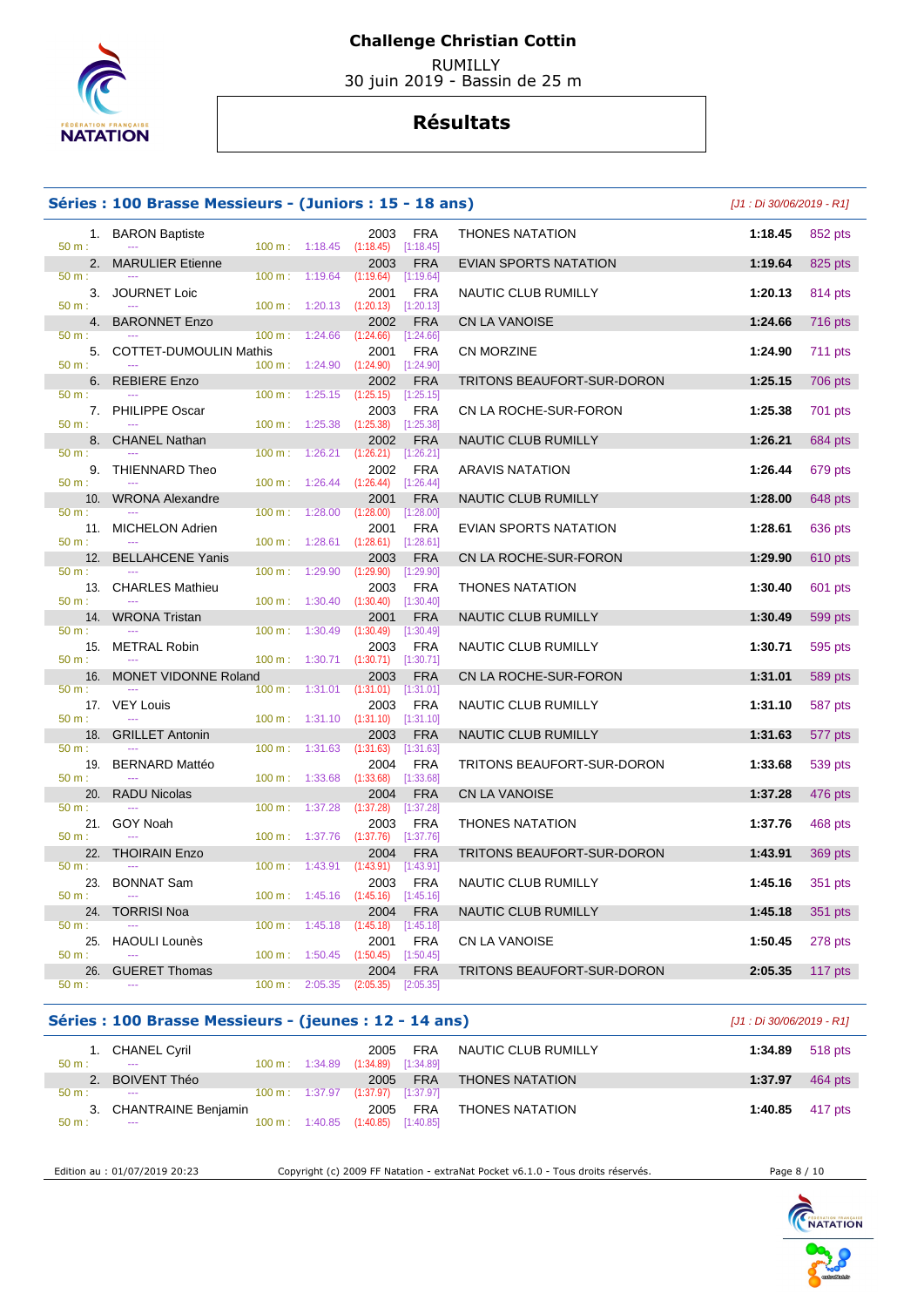

 RUMILLY 30 juin 2019 - Bassin de 25 m

# **Résultats**

|                              | (Suite) Séries : 100 Brasse Messieurs - (jeunes : 12 - 14 ans) |                          |         |                                              |                           |                                                                                 | [J1 : Di 30/06/2019 - R1] |           |
|------------------------------|----------------------------------------------------------------|--------------------------|---------|----------------------------------------------|---------------------------|---------------------------------------------------------------------------------|---------------------------|-----------|
|                              | 4. DAL MOLIN Baptiste                                          |                          |         | 2005                                         | <b>FRA</b>                | CN LA ROCHE-SUR-FORON                                                           | 1:43.25                   | 379 pts   |
| 50 m:                        | 5. MAISTRE Joseph                                              | $100 \text{ m}: 1:43.25$ |         | (1:43.25)<br>2005                            | [1:43.25]<br><b>FRA</b>   | <b>ARAVIS NATATION</b>                                                          | 1:43.73                   | 372 pts   |
| 50 m:<br>6.                  | <b>GOY Lucas</b>                                               | 100 m: 1:43.73           |         | (1:43.73)<br>2005                            | [1:43.73]<br><b>FRA</b>   | THONES NATATION                                                                 | 1:45.47                   | 346 pts   |
| 50 m:                        | 7. PATTY Romain                                                | $100 \text{ m}: 1:45.47$ |         | (1:45.47)<br>2005                            | [1:45.47]<br>FRA          | <b>THONES NATATION</b>                                                          | 1:45.92                   | 340 pts   |
| 50 m:                        |                                                                |                          |         | $100 \text{ m}: 1:45.92$ $(1:45.92)$         | [1:45.92]                 |                                                                                 |                           |           |
| 8.<br>50 m:                  | <b>BLONDEAU Basile</b>                                         |                          |         | 2006<br>$100 \text{ m}: 1:47.20 (1:47.20)$   | <b>FRA</b><br>$[1:47.20]$ | <b>THONES NATATION</b>                                                          | 1:47.20                   | 322 pts   |
| 50 m:                        | 8. DELOCHE Titouan                                             |                          |         | 2006<br>$100 \text{ m}: 1:47.20 (1:47.20)$   | <b>FRA</b><br>[1:47.20]   | <b>ARAVIS NATATION</b>                                                          | 1:47.20                   | 322 pts   |
|                              | 10. SVEJENTSEV Romain                                          |                          |         | 2007                                         | <b>FRA</b>                | <b>THONES NATATION</b>                                                          | 1:48.44                   | 304 pts   |
| 50 m:                        | 11. RAMEL-CHAUTAGNAT Donovan                                   | $100 \text{ m}: 1:48.44$ |         | (1:48.44)<br>2007                            | [1:48.44]<br><b>FRA</b>   | NAUTIC CLUB RUMILLY                                                             | 1:49.25                   | 293 pts   |
| 50 m:<br>12.                 | <b>GIROD Thibault</b>                                          | 100 m: 1:49.25           |         | (1:49.25)<br>2006                            | [1:49.25]<br><b>FRA</b>   | NAUTIC CLUB RUMILLY                                                             | 1:51.50                   | 264 pts   |
| 50 m:                        |                                                                | $100 \text{ m}: 1:51.50$ |         | (1:51.50)                                    | [1:51.50]                 |                                                                                 |                           |           |
| 50 m:                        | 13. CHAMIOT-CLERC Baptiste                                     |                          |         | 2006<br>$100 \text{ m}: 1:53.23$ $(1:53.23)$ | <b>FRA</b><br>[1:53.23]   | TRITONS BEAUFORT-SUR-DORON                                                      | 1:53.23                   | 242 pts   |
| 14.<br>50 m:                 | <b>VALLA Matisse</b>                                           | $100 \text{ m}$ :        | 1:55.91 | 2005<br>(1:55.91)                            | <b>FRA</b><br>[1:55.91]   | <b>THONES NATATION</b>                                                          | 1:55.91                   | 211 pts   |
|                              | 15. CORDEAU Clement                                            |                          |         | 2005                                         | <b>FRA</b>                | NAUTIC CLUB RUMILLY                                                             | 1:56.82                   | 201 pts   |
| 50 m:                        | 16. LAVERRIERE Théo                                            | 100 m: 1:56.82           |         | (1:56.82)<br>2007                            | [1:56.82]<br><b>FRA</b>   | CN LA ROCHE-SUR-FORON                                                           | 1:57.19                   | 197 pts   |
| 50 m:                        | 17. LAFOND Tom                                                 | $100 \text{ m}: 1:57.19$ |         | (1:57.19)                                    | [1:57.19]<br><b>FRA</b>   |                                                                                 | 1:58.28                   |           |
| 50 m:                        |                                                                | 100 m: 1:58.28           |         | 2006<br>(1:58.28)                            | [1:58.28]                 | NAUTIC CLUB RUMILLY                                                             |                           | 185 pts   |
| 18.<br>50 m:                 | <b>TISSOT Esteban</b>                                          | $100 \text{ m}$ :        | 1:58.51 | 2007<br>(1:58.51)                            | <b>FRA</b><br>[1:58.51]   | THONES NATATION                                                                 | 1:58.51                   | 182 pts   |
| 19.<br>50 m:                 | PERNET Greg                                                    | 100 m:                   | 2:00.34 | 2007<br>(2:00.34)                            | <b>FRA</b>                | <b>ARAVIS NATATION</b>                                                          | 2:00.34                   | 164 $pts$ |
| 20.                          | <b>PICHON Antonin</b>                                          |                          |         | 2007                                         | [2:00.34]<br><b>FRA</b>   | CN LA ROCHE-SUR-FORON                                                           | 2:01.03                   | 157 pts   |
| 50 m:                        | 21. GRUFFAT Come                                               | $100 \text{ m}$ :        | 2:01.03 | (2:01.03)<br>2005                            | [2:01.03]<br><b>FRA</b>   | NAUTIC CLUB RUMILLY                                                             | 2:07.01                   | $104$ pts |
| 50 m:                        |                                                                | $100 \text{ m}$ :        | 2:07.01 | (2:07.01)                                    | [2:07.01]                 |                                                                                 |                           |           |
| 22.<br>50 m:                 | GIROUD Mathéo                                                  | $100 \text{ m}$ :        | 2:09.90 | 2007<br>(2:09.90)                            | <b>FRA</b><br>[2:09.90]   | NAUTIC CLUB RUMILLY                                                             | 2:09.90                   | 82 pts    |
| 23.<br>50 m:                 | MUSARD Hugo                                                    | $100 \text{ m}: 2:13.83$ |         | 2007<br>(2:13.83)                            | <b>FRA</b><br>[2:13.83]   | NAUTIC CLUB RUMILLY                                                             | 2:13.83                   | 56 pts    |
| $\qquad \qquad \textbf{---}$ | LOMONACO Joseph                                                |                          |         | 2006                                         | <b>FRA</b>                | <b>THONES NATATION</b>                                                          | <b>DNF</b>                |           |
| $\qquad \qquad \cdots$       | RAZAFIMAHARO Achille                                           |                          |         | 2005                                         | <b>FRA</b>                | TARENTAISE NATATION LE MOREL                                                    | <b>DNS</b> dec            |           |
|                              | Séries : 100 Brasse Messieurs - (Avenirs : 6 - 11 ans)         |                          |         |                                              |                           |                                                                                 | [J1 : Di 30/06/2019 - R1] |           |
| 1.<br>50 m:                  | <b>DEMORGE Nael</b>                                            | $100 \text{ m}$ :        | 1:55.25 | 2008<br>$(1:55.25)$ $[1:55.25]$              | <b>FRA</b>                | NAUTIC CLUB RUMILLY                                                             | 1:55.25                   | 218 pts   |
|                              |                                                                |                          |         |                                              |                           |                                                                                 |                           |           |
|                              | Séries : 10x50 Nage Libre Mixtes - (Seniors : 19 ans et plus)  |                          |         |                                              |                           |                                                                                 | [J1 : Di 30/06/2019 - R1] |           |
|                              | 1. WRONA Alexandre<br><b>FLEURY Clara</b>                      |                          |         | 30.52<br>2001<br>2002                        |                           | <b>NAUTIC CLUB RUMILLY</b><br><b>FRA</b><br><b>FRA</b>                          | 5:23.79                   | 858 pts   |
|                              | <b>SAGE Matthieu</b>                                           |                          |         | 32.54<br>30.09                               | 1999                      | FRA                                                                             |                           |           |
|                              | <b>METRAL Lou</b>                                              |                          |         | 36.91                                        | 2006                      | <b>FRA</b>                                                                      |                           |           |
|                              | <b>CHANEL Nathan</b>                                           |                          |         | 30.65                                        | 2002                      | <b>FRA</b>                                                                      |                           |           |
|                              | <b>SAGE Amandine</b>                                           |                          |         | 37.00                                        | 2002                      | <b>FRA</b>                                                                      |                           |           |
|                              | <b>BUTTIN Coralie</b><br>CORDEAU Lana                          |                          |         | 33.81<br>35.19                               | 2003<br>2004              | <b>FRA</b><br><b>FRA</b>                                                        |                           |           |
|                              | <b>JOURNET Loic</b>                                            |                          |         | 29.25                                        | 2001                      | <b>FRA</b>                                                                      |                           |           |
|                              | <b>METRAL Robin</b>                                            |                          |         | 27.83                                        | 2003                      | <b>FRA</b>                                                                      |                           |           |
|                              |                                                                |                          |         |                                              |                           |                                                                                 |                           |           |
|                              | Edition au : 01/07/2019 20:23                                  |                          |         |                                              |                           | Copyright (c) 2009 FF Natation - extraNat Pocket v6.1.0 - Tous droits réservés. | Page 9 / 10               |           |